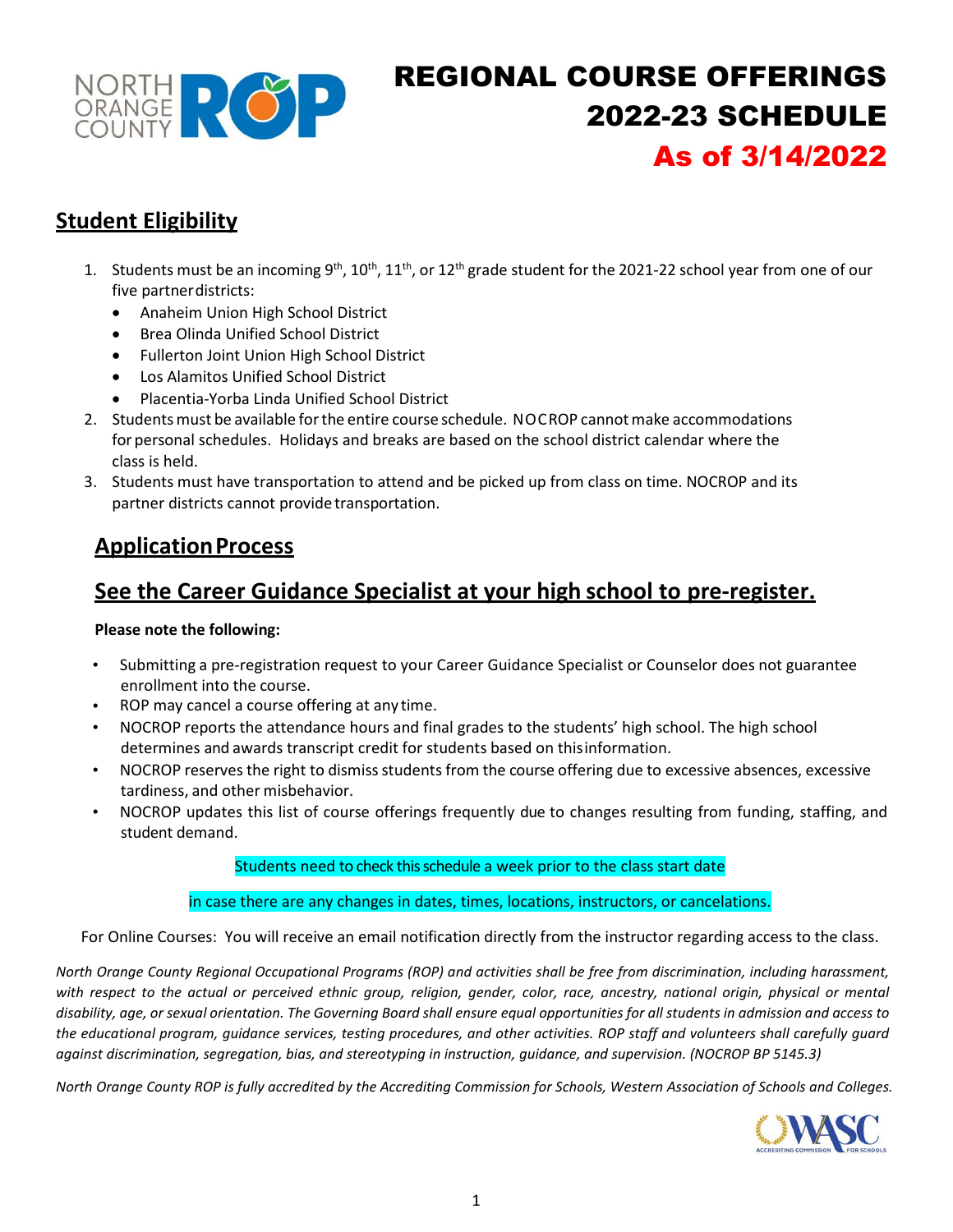

## **ARTS, MEDIA and ENTERTAINMENT**

| <b>DIGITAL DESIGN and ILLUSTRATION</b>                                                                                                                                                                                                                                                                                                                                                 |                                                                 |                                                                                                                                               |
|----------------------------------------------------------------------------------------------------------------------------------------------------------------------------------------------------------------------------------------------------------------------------------------------------------------------------------------------------------------------------------------|-----------------------------------------------------------------|-----------------------------------------------------------------------------------------------------------------------------------------------|
|                                                                                                                                                                                                                                                                                                                                                                                        | DESIGN, VISUAL, and MEDIA ARTS                                  |                                                                                                                                               |
| <b>Accepting Pre-registration</b>                                                                                                                                                                                                                                                                                                                                                      | <b>CAREER PATHWAY</b>                                           |                                                                                                                                               |
|                                                                                                                                                                                                                                                                                                                                                                                        | Location:                                                       | <b>Orientation and Meeting Location:</b><br>Esperanza High School, Room 774<br>1830 N. Kellogg Dr. Anaheim, 92807                             |
| UC/CSU "F" - Visual and Performing Arts                                                                                                                                                                                                                                                                                                                                                | <b>Start/End Dates:</b>                                         | 9/6/22 to 5/12/23<br>Spring Break 4/3/23-4/7/23                                                                                               |
| <b>Course Description:</b><br>Digital Design and Illustration trains students in the                                                                                                                                                                                                                                                                                                   | Day(s)/Time:                                                    | Online 5 hours per week.<br>Additional Meeting Days/Times listed in Notes.                                                                    |
| essentials of professional graphic design software used                                                                                                                                                                                                                                                                                                                                | ROP Class ID#:                                                  | OL1DD8                                                                                                                                        |
| for electronic and print-ready artwork. Students learn<br>digital layout, design, and illustration through project-                                                                                                                                                                                                                                                                    | <b>ROP Instructor</b><br>& Email:                               | <b>TBD</b>                                                                                                                                    |
| based learning. Topics include foundational principles                                                                                                                                                                                                                                                                                                                                 | <b>Prerequisites:</b>                                           | None                                                                                                                                          |
| and elements of design, concept development, color<br>theory, and typography. Current graphics software are<br>used and assessed to verify proficiency in skills and<br>concepts.                                                                                                                                                                                                      | <b>Next Course</b><br>Option(s) in this<br>Pathway<br>Sequence: | • Visual Communications                                                                                                                       |
| Notes:<br>Minimum of 5 hours per week of online work<br>$\bullet$<br>required.<br>This course is taught via Google Classroom<br>$\bullet$<br>and Zoom office hours. Students will receive                                                                                                                                                                                              | Post-Secondary<br><b>Options:</b>                               | 2-yr or 4-yr College/University<br>Please see https://www.nocrop.org/all-high-<br>school-courses.html for current Articulation<br>Agreements. |
| an email from the instructor the week prior<br>to the start of class with access instructions.<br>Students must attend a<br>mandatory<br>orientation at Esperanza High School on<br>Tuesday, 9/6/22, from 4:30pm-6:00pm.<br>There will be 4 additional meeting dates from<br>4:30pm-6:00pm on:<br>Tuesday, 10/11/22<br>Tuesday, 12/13/22<br>Tuesday, 2/7/23<br><b>Tuesday, 4/11/23</b> | <b>ROP Administrator</b><br><b>Email &amp; Phone:</b>           | Linda Skipper<br>lskipper@nocrop.us<br>714-502-5895                                                                                           |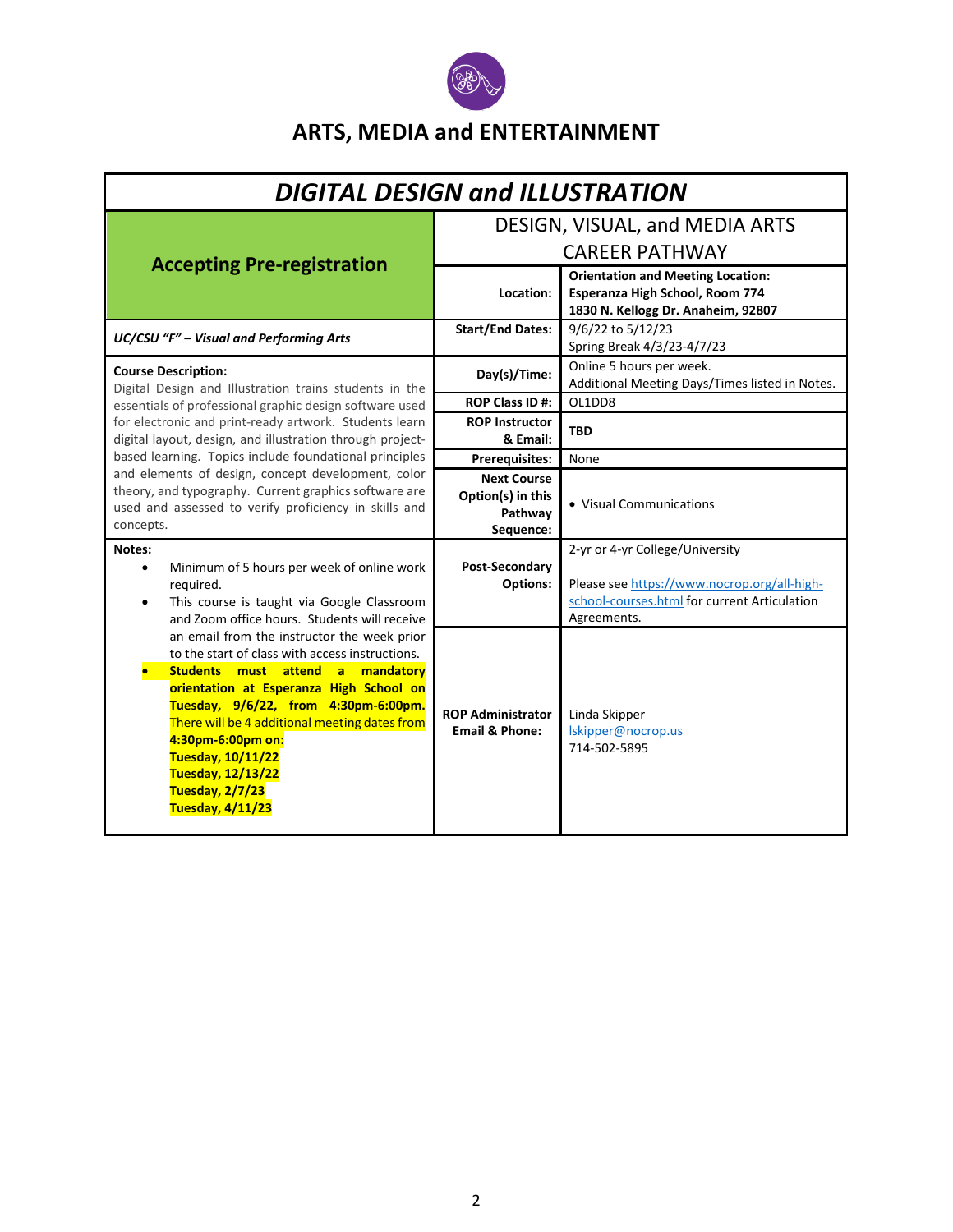

## **HEALTH SCIENCE & MEDICAL TECHNOLOGY**

| <b>MEDICAL CAREERS</b>                                                                                                                                                                                                                                                                                                                                                                                                                                                                                                                                                                                                                                          |                                                                 |                                                                                                                                                                                                                                             |
|-----------------------------------------------------------------------------------------------------------------------------------------------------------------------------------------------------------------------------------------------------------------------------------------------------------------------------------------------------------------------------------------------------------------------------------------------------------------------------------------------------------------------------------------------------------------------------------------------------------------------------------------------------------------|-----------------------------------------------------------------|---------------------------------------------------------------------------------------------------------------------------------------------------------------------------------------------------------------------------------------------|
|                                                                                                                                                                                                                                                                                                                                                                                                                                                                                                                                                                                                                                                                 | PATIENT CARE CAREER PATHWAY                                     |                                                                                                                                                                                                                                             |
| <b>Accepting Pre-registration</b>                                                                                                                                                                                                                                                                                                                                                                                                                                                                                                                                                                                                                               | Location:                                                       | <b>Trident Education Center, Room 7</b><br>1800 W. Ball Road, Anaheim 92804                                                                                                                                                                 |
| UC/CSU "G" - General Elective                                                                                                                                                                                                                                                                                                                                                                                                                                                                                                                                                                                                                                   | <b>Start/End Dates:</b>                                         | 9/1/22 to 5/11/23<br>Spring Break 3/27/23 to 3/31/23                                                                                                                                                                                        |
| <b>Course Description:</b><br>Medical Careers trains students for entry-level                                                                                                                                                                                                                                                                                                                                                                                                                                                                                                                                                                                   | Day(s)/Time:                                                    | Thursdays 4:30-8:30pm<br>Online 1 Hour Per Week                                                                                                                                                                                             |
| occupations in the medical/health field and to                                                                                                                                                                                                                                                                                                                                                                                                                                                                                                                                                                                                                  | ROP Class ID #:                                                 | TE1MC8                                                                                                                                                                                                                                      |
| standards required of workers in the field. Students<br>learn the ethical and legal responsibilities of the health<br>care worker, safety, HIPAA, transmission based                                                                                                                                                                                                                                                                                                                                                                                                                                                                                            | <b>ROP Instructor</b><br>& Email:                               | TBD                                                                                                                                                                                                                                         |
| precautions, body mechanics, transporting duties,                                                                                                                                                                                                                                                                                                                                                                                                                                                                                                                                                                                                               | <b>Prerequisites:</b>                                           | None                                                                                                                                                                                                                                        |
| human anatomy and physiology, the normal function of<br>body systems, advanced terminology, and vital<br>signs. Also included are health care delivery systems,<br>regulatory agencies, research, current technology, and<br>socio-economic issues affecting health care. Students<br>research career opportunities in therapeutic,<br>diagnostic, and supportive areas.<br>This course is the first course in a pathway leading to<br>industry-based capstone courses with state required<br>competencies, physical agility, social security number<br>Please review the capstone course<br>and more.<br>requirements prior to beginning this course of study. | <b>Next Course</b><br>Option(s) in this<br>Pathway<br>Sequence: | • Body Systems & Disorders<br>• Dental Core<br>• Emergency Medical Technician<br>• Medical Assistant - Clinical & Administrative<br>• Nursing Assistant - Long Term Care<br>• Sports Medicine & Therapy                                     |
| Notes:<br>If taken in high school, Medical Careers will<br>substitute for the Medical Terminology<br>prerequisite for certain ROP Adult, Fee-Based<br>Programs.                                                                                                                                                                                                                                                                                                                                                                                                                                                                                                 | Post-Secondary<br><b>Options:</b><br><b>ROP Administrator</b>   | 2-yr or 4-yr College/University<br>Please see https://www.nocrop.org/all-high-<br>school-courses.html for current Articulation<br>Agreements.<br>ROP Adult, Fee-Based Programs<br>(Certificate or Licensing Preparation)<br>Ligia Hallstrom |
|                                                                                                                                                                                                                                                                                                                                                                                                                                                                                                                                                                                                                                                                 | <b>Email &amp; Phone:</b>                                       | lhallstrom@nocrop.us<br>714-713-0649                                                                                                                                                                                                        |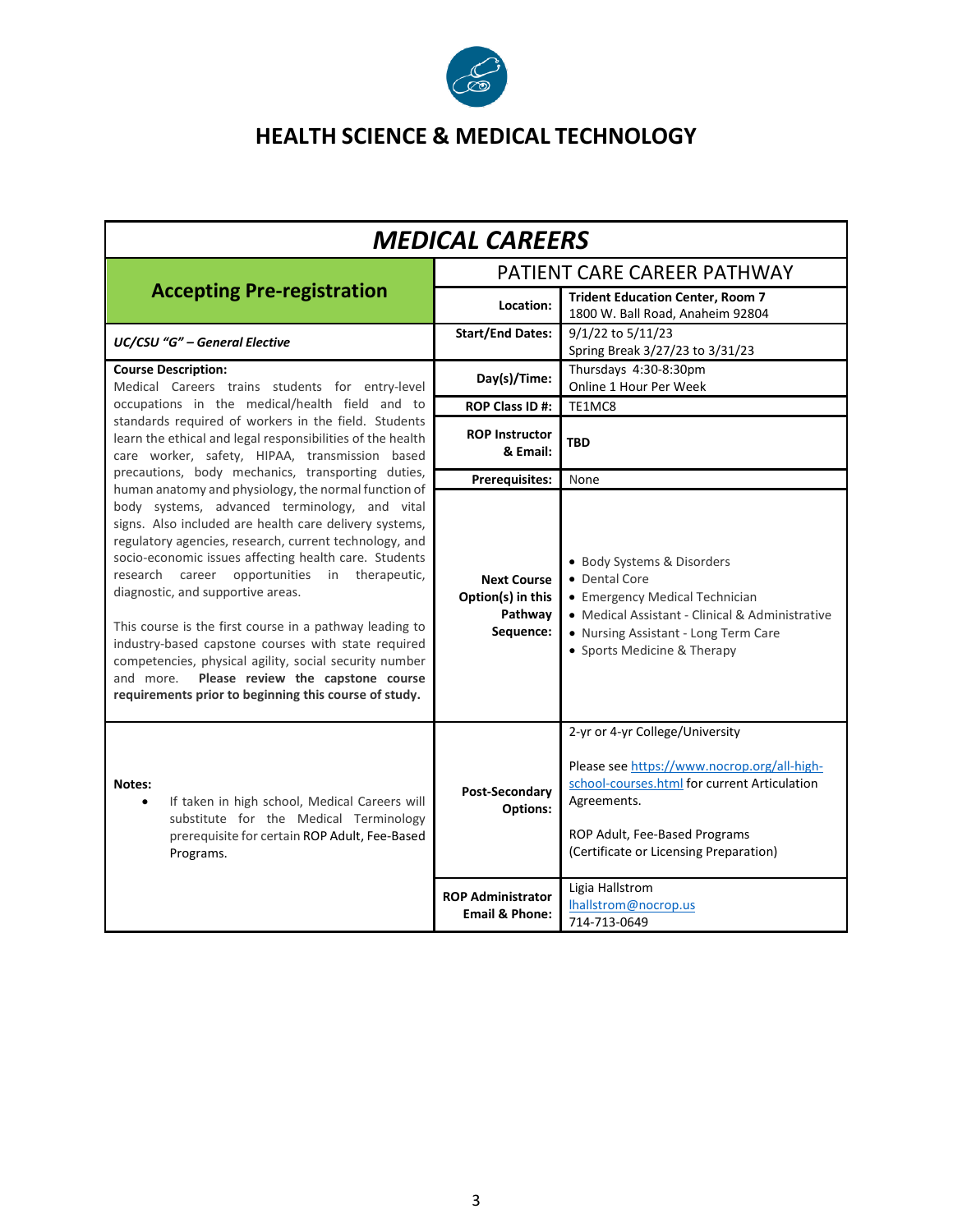| <b>MEDICAL CAREERS</b>                                                                                                                                                                                                                                                                                                                                                                                                                                                                                                                                                                                                                                                                                               |                                                                 |                                                                                                                                                                                                                                           |  |
|----------------------------------------------------------------------------------------------------------------------------------------------------------------------------------------------------------------------------------------------------------------------------------------------------------------------------------------------------------------------------------------------------------------------------------------------------------------------------------------------------------------------------------------------------------------------------------------------------------------------------------------------------------------------------------------------------------------------|-----------------------------------------------------------------|-------------------------------------------------------------------------------------------------------------------------------------------------------------------------------------------------------------------------------------------|--|
|                                                                                                                                                                                                                                                                                                                                                                                                                                                                                                                                                                                                                                                                                                                      |                                                                 | PATIENT CARE CAREER PATHWAY                                                                                                                                                                                                               |  |
| <b>Accepting Pre-registration</b>                                                                                                                                                                                                                                                                                                                                                                                                                                                                                                                                                                                                                                                                                    | Location:                                                       | Esperanza High School, Room D-1<br>1830 N. Kellogg Drive, Anaheim 92807                                                                                                                                                                   |  |
| <b>UC/CSU "G" - General Elective</b>                                                                                                                                                                                                                                                                                                                                                                                                                                                                                                                                                                                                                                                                                 | <b>Start/End Dates:</b>                                         | 9/7/22 to 5/10/23<br>Spring Break 4/3/23 to 4/7/23                                                                                                                                                                                        |  |
| <b>Course Description:</b>                                                                                                                                                                                                                                                                                                                                                                                                                                                                                                                                                                                                                                                                                           | Day(s)/Time:                                                    | M / W 4:30-7:30pm                                                                                                                                                                                                                         |  |
| Medical Careers trains students for entry-level                                                                                                                                                                                                                                                                                                                                                                                                                                                                                                                                                                                                                                                                      | ROP Class ID #:                                                 | EZ1MC7                                                                                                                                                                                                                                    |  |
| occupations in the medical/health field and to<br>standards required of workers in the field. Students                                                                                                                                                                                                                                                                                                                                                                                                                                                                                                                                                                                                               | <b>ROP Instructor</b><br>& Email:                               | <b>TBD</b>                                                                                                                                                                                                                                |  |
| learn the ethical and legal responsibilities of the health<br>care worker, safety, HIPAA, transmission based                                                                                                                                                                                                                                                                                                                                                                                                                                                                                                                                                                                                         | <b>Prerequisites:</b>                                           | None                                                                                                                                                                                                                                      |  |
| precautions, body mechanics, transporting duties,<br>human anatomy and physiology, the normal function of<br>body systems, advanced terminology, and vital<br>signs. Also included are health care delivery systems,<br>regulatory agencies, research, current technology, and<br>socio-economic issues affecting health care. Students<br>research career opportunities in therapeutic,<br>diagnostic, and supportive areas.<br>This course is the first course in a pathway leading to<br>industry-based capstone courses with state required<br>competencies, physical agility, social security number<br>Please review the capstone course<br>and more.<br>requirements prior to beginning this course of study. | <b>Next Course</b><br>Option(s) in this<br>Pathway<br>Sequence: | • Body Systems & Disorders<br>• Dental Core<br>• Emergency Medical Technician<br>• Medical Assistant - Clinical & Administrative<br>• Nursing Assistant - Long Term Care<br>• Sports Medicine & Therapy                                   |  |
| Notes:<br>If taken in high school, Medical Careers will<br>$\bullet$<br>substitute for the Medical Terminology<br>prerequisite for certain ROP Adult, Fee-Based<br>Programs.                                                                                                                                                                                                                                                                                                                                                                                                                                                                                                                                         | Post-Secondary<br><b>Options:</b>                               | 2-yr or 4-yr College/University<br>Please see https://www.nocrop.org/all-high-<br>school-courses.html for current Articulation<br>Agreements.<br>ROP Adult, Fee-Based Programs<br>(Certificate or Licensing Preparation)<br>Linda Skipper |  |
|                                                                                                                                                                                                                                                                                                                                                                                                                                                                                                                                                                                                                                                                                                                      | <b>ROP Administrator</b><br><b>Email &amp; Phone:</b>           | Iskipper@nocrop.us<br>714-502-5895                                                                                                                                                                                                        |  |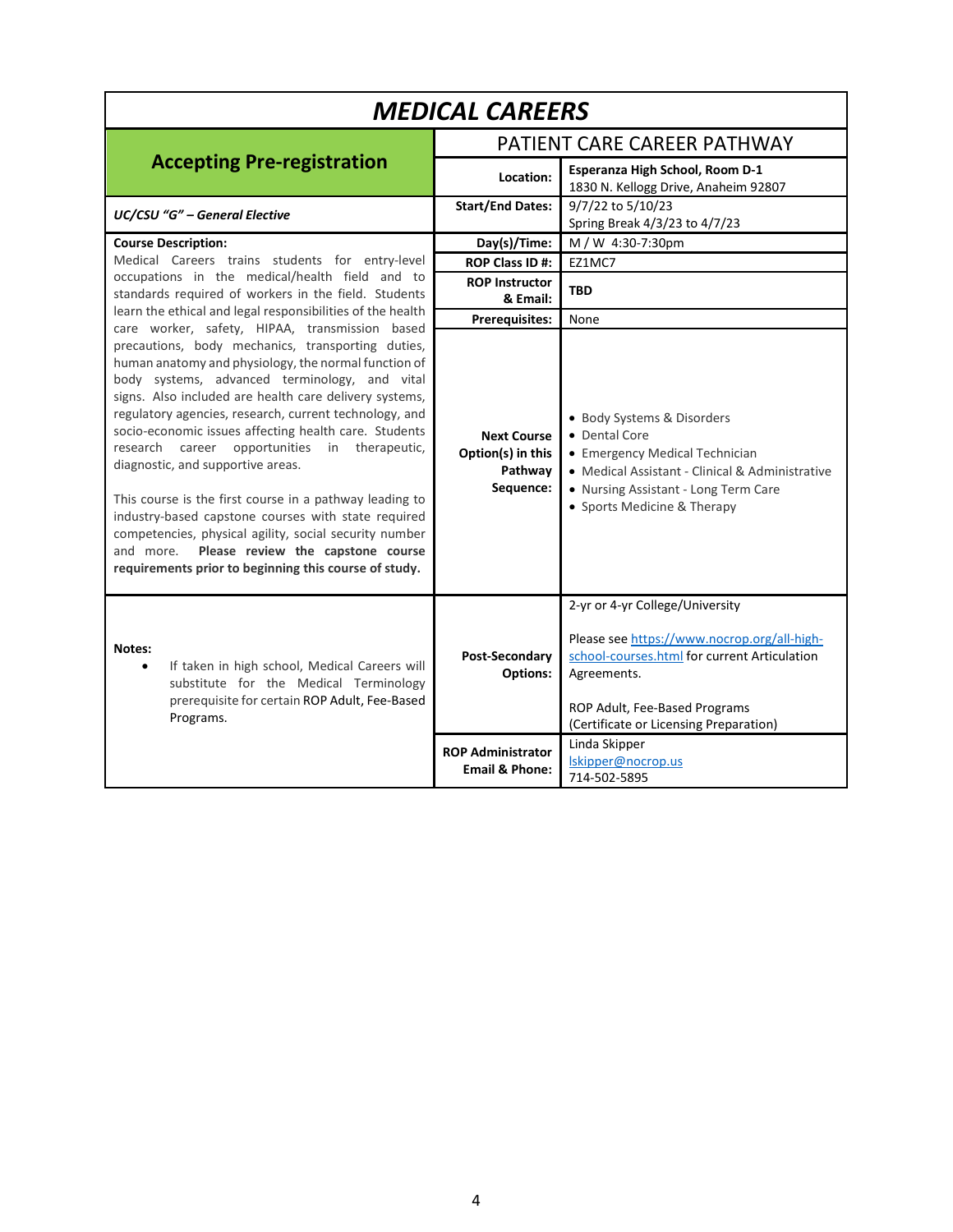| <b>BODY SYSTEMS and DISORDERS</b>                                                                                                                                                                                                                                                                                                                                          |                                                                 |                                                                                                                                                                                                                             |
|----------------------------------------------------------------------------------------------------------------------------------------------------------------------------------------------------------------------------------------------------------------------------------------------------------------------------------------------------------------------------|-----------------------------------------------------------------|-----------------------------------------------------------------------------------------------------------------------------------------------------------------------------------------------------------------------------|
|                                                                                                                                                                                                                                                                                                                                                                            | PATIENT CARE CAREER PATHWAY                                     |                                                                                                                                                                                                                             |
| <b>Accepting Pre-registration</b>                                                                                                                                                                                                                                                                                                                                          | Location:                                                       | <b>Trident Education Center, Room 7</b><br>1800 W. Ball Road, Anaheim 92804                                                                                                                                                 |
| <b>UC/CSU "D" - Laboratory Science</b>                                                                                                                                                                                                                                                                                                                                     | <b>Start/End Dates:</b>                                         | 8/30/22 to 5/18/23<br>Spring Break 3/27/23 to 3/31/23                                                                                                                                                                       |
| <b>Course Description:</b><br>This course trains students on human anatomy and                                                                                                                                                                                                                                                                                             | Day(s)/Time:                                                    | Tuesdays 4:30-8:30pm<br>Online 1 Hour Per Week                                                                                                                                                                              |
| physiology, normal function of body systems, and                                                                                                                                                                                                                                                                                                                           | <b>ROP Class ID#:</b>                                           | <b>TE1BS7</b>                                                                                                                                                                                                               |
| associated pathologies.<br>Students learn advanced<br>medical terminology as applied to diseases, disorders,                                                                                                                                                                                                                                                               | <b>ROP Instructor</b><br>& Email:                               | <b>TBD</b>                                                                                                                                                                                                                  |
| and medical interventions. The course includes in-                                                                                                                                                                                                                                                                                                                         | <b>Prerequisites:</b>                                           | Medical Careers with a "C" or better                                                                                                                                                                                        |
| depth instruction on the respiratory, genitourinary,<br>gastrointestinal,<br>and<br>musculoskeletal<br>nervous,<br>systems. Study includes cell physiology, diseases and<br>disorders, as well as health maintenance.                                                                                                                                                      | <b>Next Course</b><br>Option(s) in this<br>Pathway<br>Sequence: | • Medical Assistant: Clinical & Administrative<br>• Nursing Assistant: Long-Term Care                                                                                                                                       |
| Notes:<br>• For the Medical Assisting and Nursing Assistant,<br>Long-Term Care course, students completing Body<br>Systems and Disorders with a "C" or better grade will<br>earn priority registration over students who<br>complete only Medical Careers.<br>. This course fulfills the Medical Terminology<br>prerequisite for related ROP Adult, Fee-Based<br>Programs. | Post-Secondary<br><b>Options:</b>                               | 2-yr or 4-yr College/University<br>ROP Adult, Fee-Based Programs<br>(Certificate or Licensing Preparation)<br>• Medical Assistant: Clinical & Administrative<br>• Nursing Assistant: Long-Term Care<br>• Vocational Nursing |
|                                                                                                                                                                                                                                                                                                                                                                            | <b>ROP Administrator</b><br><b>Email &amp; Phone:</b>           | Ligia Hallstrom<br>lhallstrom@nocrop.us<br>714-713-0649                                                                                                                                                                     |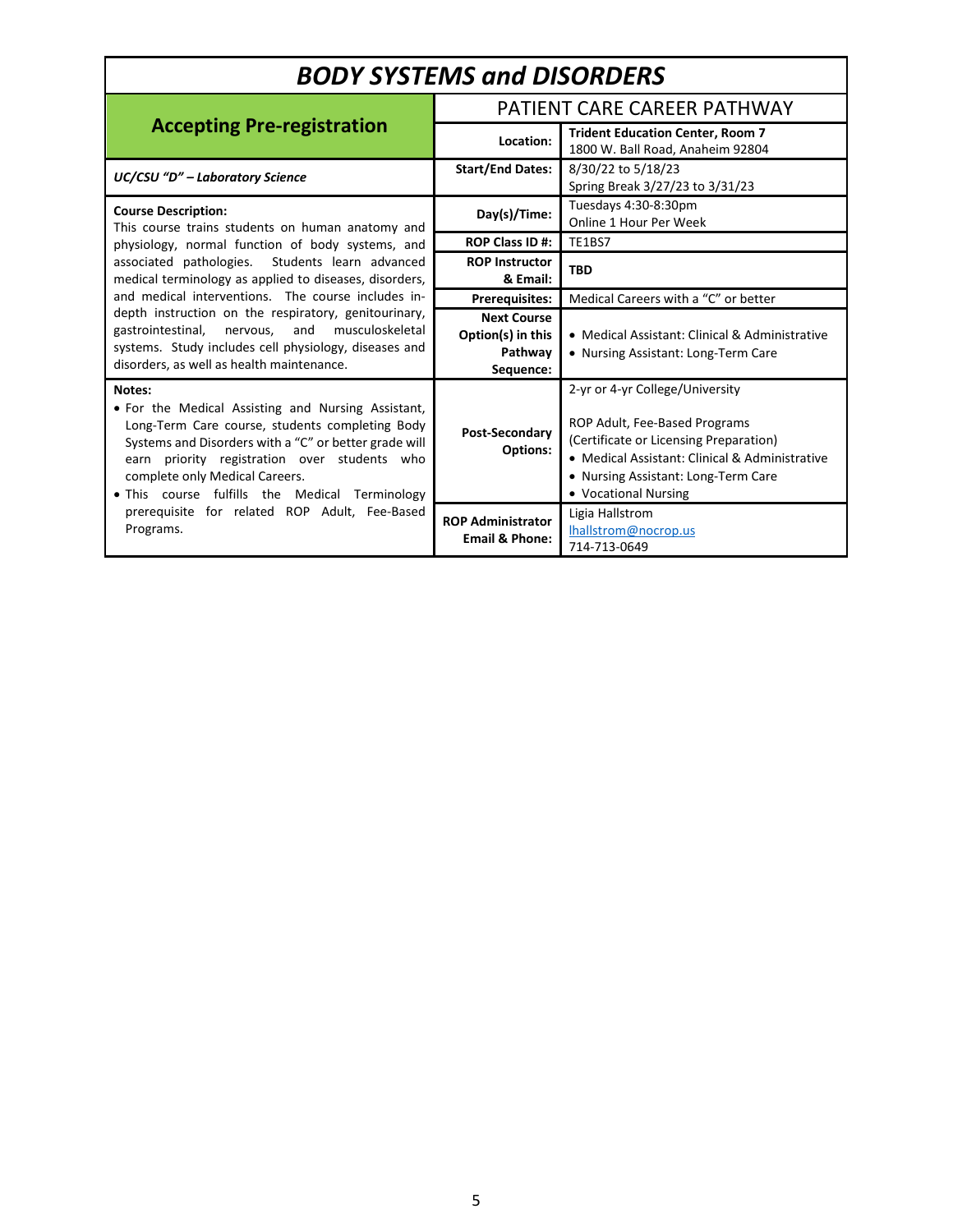| <b>MEDICAL ASSISTANT: CLINICAL and ADMINISTRATIVE</b>                                                                                                                                                                                                                                                                                                                                                                                                                                                                                                                                                                                                                                                                                                                                                                                                                 |                                                                 |                                                                                                                                                                                                                                                                                                                                                                                                                                             |  |
|-----------------------------------------------------------------------------------------------------------------------------------------------------------------------------------------------------------------------------------------------------------------------------------------------------------------------------------------------------------------------------------------------------------------------------------------------------------------------------------------------------------------------------------------------------------------------------------------------------------------------------------------------------------------------------------------------------------------------------------------------------------------------------------------------------------------------------------------------------------------------|-----------------------------------------------------------------|---------------------------------------------------------------------------------------------------------------------------------------------------------------------------------------------------------------------------------------------------------------------------------------------------------------------------------------------------------------------------------------------------------------------------------------------|--|
|                                                                                                                                                                                                                                                                                                                                                                                                                                                                                                                                                                                                                                                                                                                                                                                                                                                                       |                                                                 | PATIENT CARE CAREER PATHWAY                                                                                                                                                                                                                                                                                                                                                                                                                 |  |
| <b>Accepting Pre-registration</b>                                                                                                                                                                                                                                                                                                                                                                                                                                                                                                                                                                                                                                                                                                                                                                                                                                     | Location:                                                       | Esperanza High School, Room A-2<br>1830 N. Kellogg Drive, Anaheim 92807                                                                                                                                                                                                                                                                                                                                                                     |  |
| <b>UC/CSU "G" - General Elective</b>                                                                                                                                                                                                                                                                                                                                                                                                                                                                                                                                                                                                                                                                                                                                                                                                                                  | <b>Start/End Dates:</b>                                         | 9/6/22 to 5/11/23<br>Spring Break 4/3/23 to 4/7/23                                                                                                                                                                                                                                                                                                                                                                                          |  |
| <b>Course Description:</b><br>Students gain a variety of medical assisting skills                                                                                                                                                                                                                                                                                                                                                                                                                                                                                                                                                                                                                                                                                                                                                                                     | Day(s)/Time:                                                    | T/Th 4:30-8:00pm<br>and Mandatory Summer Internship                                                                                                                                                                                                                                                                                                                                                                                         |  |
| including greeting clients and patients, taking vital                                                                                                                                                                                                                                                                                                                                                                                                                                                                                                                                                                                                                                                                                                                                                                                                                 | ROP Class ID#:                                                  | EZ1MA7                                                                                                                                                                                                                                                                                                                                                                                                                                      |  |
| recording<br>current<br>medications,<br>noting<br>signs,<br>complaints and symptoms, and setting up patient exam                                                                                                                                                                                                                                                                                                                                                                                                                                                                                                                                                                                                                                                                                                                                                      | <b>ROP Instructor</b><br>& Email:                               | <b>TBD</b>                                                                                                                                                                                                                                                                                                                                                                                                                                  |  |
| rooms for specific types of examinations. Learn how to<br>recognize infection, assist physician with physical<br>exams and minor surgical procedures, perform<br>laboratory procedures including blood withdrawal,                                                                                                                                                                                                                                                                                                                                                                                                                                                                                                                                                                                                                                                    | <b>Prerequisites:</b>                                           | $\bullet$<br><b>Medical Careers</b><br><b>Body Systems and Disorders</b><br>(Recommended/Priority Registration*)                                                                                                                                                                                                                                                                                                                            |  |
| urinalysis, and specimen collection, and assist with<br>diagnostic procedures. This class prepares students for<br>jobs as clinical, back-office medical assistants.                                                                                                                                                                                                                                                                                                                                                                                                                                                                                                                                                                                                                                                                                                  | <b>Next Course</b><br>Option(s) in this<br>Pathway<br>Sequence: | • This is the capstone course for this pathway.                                                                                                                                                                                                                                                                                                                                                                                             |  |
| Notes:<br>Must be at least 17 years of age to enroll.<br>$\bullet$<br>TB test and/or Hepatitis B may be required by<br>$\bullet$<br>clinical site.<br>This course may require students to perform<br>$\bullet$<br>certain activities that include, but are not<br>limited to:<br>- Blood withdrawal<br>- Capillary puncture<br>- Injections<br>- Electrocardiogram<br>- Considerable standing<br>- Heavy lifting (50 lbs.)<br>- Repetitive hand and arm motions that may<br>cause or exacerbate any pre-existing auto-<br>immune, muscular, joint, cardiovascular,<br>neurological and/or orthopedic conditions.<br>Priority registration will be given to students<br>who complete Body Systems and Disorders<br>with a "C" or better.*<br>120 hours mandatory Summer Internship for<br>all students to complete the course-this<br>does include graduating Seniors. | Post-Secondary<br><b>Options:</b>                               | 2-yr or 4-yr College/University<br>Please see https://www.nocrop.org/all-high-<br>school-courses.html for current Articulation<br>Agreements.<br>Students successfully completing this course<br>are immediately employable.<br>Course includes the preparation and related<br>requirements to sit for the CCMA-California<br><b>Certified Medical Assistant</b><br>ROP Adult, Fee-Based Programs<br>(Certificate or Licensing Preparation) |  |
|                                                                                                                                                                                                                                                                                                                                                                                                                                                                                                                                                                                                                                                                                                                                                                                                                                                                       | <b>ROP Administrator</b><br><b>Email &amp; Phone:</b>           | Linda Skipper<br>Iskipper@nocrop.us<br>714-502-5895                                                                                                                                                                                                                                                                                                                                                                                         |  |
|                                                                                                                                                                                                                                                                                                                                                                                                                                                                                                                                                                                                                                                                                                                                                                                                                                                                       | Counselor<br>Requirement*                                       | Transcript required to complete<br>Pre-registration process. Email transcript to:<br>HSregistration@nocrop.us                                                                                                                                                                                                                                                                                                                               |  |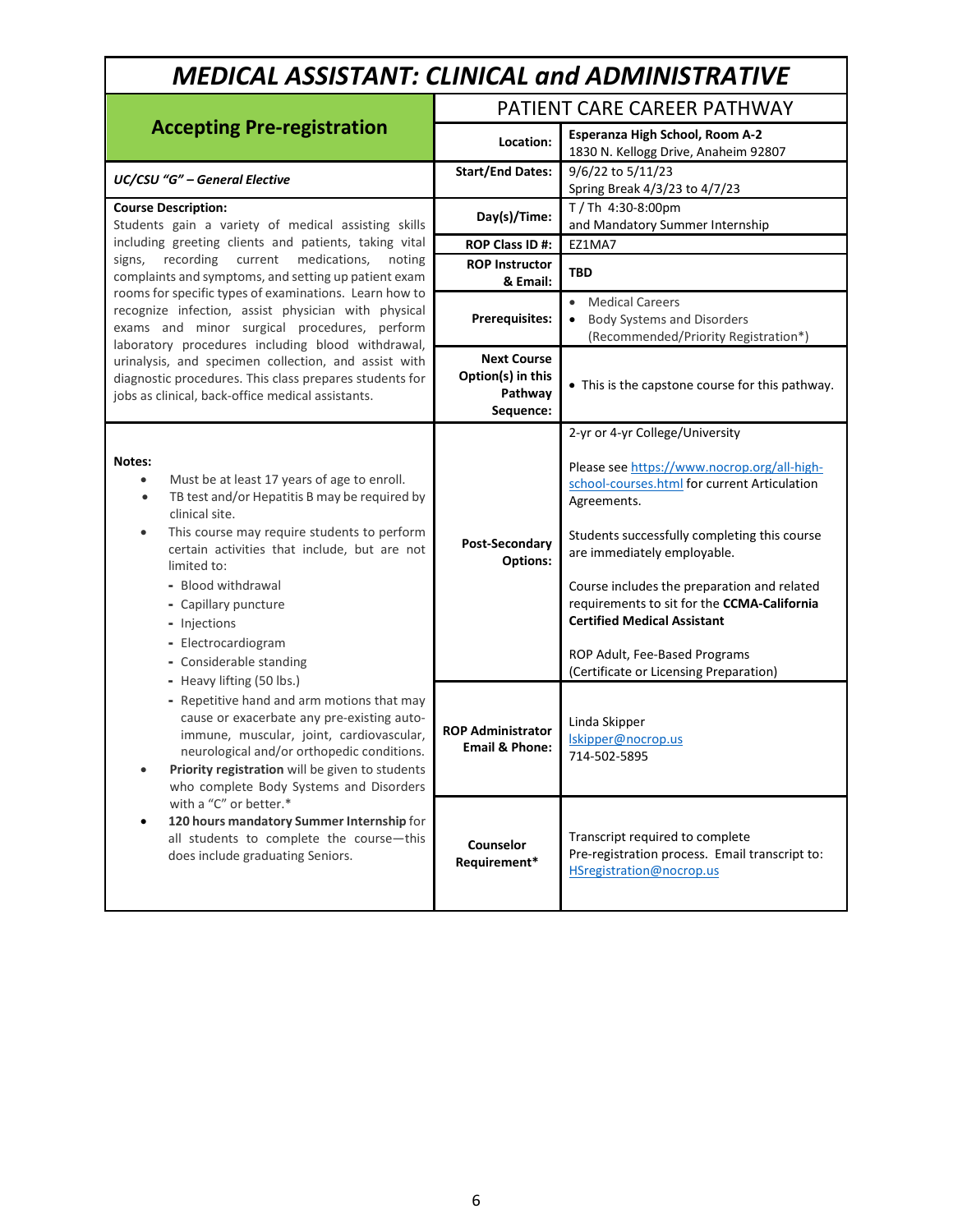| <b>MEDICAL ASSISTANT: CLINICAL and ADMINISTRATIVE</b>                                                                                                                                                                                                                                                                                                                                                                                                                                                                                                                                                                                                                                                                                                                                                                                                                                                      |                                                                 |                                                                                                                                                                                                                                                                                                                                                                                                                                             |  |
|------------------------------------------------------------------------------------------------------------------------------------------------------------------------------------------------------------------------------------------------------------------------------------------------------------------------------------------------------------------------------------------------------------------------------------------------------------------------------------------------------------------------------------------------------------------------------------------------------------------------------------------------------------------------------------------------------------------------------------------------------------------------------------------------------------------------------------------------------------------------------------------------------------|-----------------------------------------------------------------|---------------------------------------------------------------------------------------------------------------------------------------------------------------------------------------------------------------------------------------------------------------------------------------------------------------------------------------------------------------------------------------------------------------------------------------------|--|
|                                                                                                                                                                                                                                                                                                                                                                                                                                                                                                                                                                                                                                                                                                                                                                                                                                                                                                            |                                                                 | PATIENT CARE CAREER PATHWAY                                                                                                                                                                                                                                                                                                                                                                                                                 |  |
| <b>Accepting Pre-registration</b>                                                                                                                                                                                                                                                                                                                                                                                                                                                                                                                                                                                                                                                                                                                                                                                                                                                                          | Location:                                                       | Savanna High School, Room 30<br>301 N. Gilbert Street, Anaheim, CA 92801                                                                                                                                                                                                                                                                                                                                                                    |  |
| <b>UC/CSU "G" - General Elective</b>                                                                                                                                                                                                                                                                                                                                                                                                                                                                                                                                                                                                                                                                                                                                                                                                                                                                       | <b>Start/End Dates:</b>                                         | 8/31/22 to 5/15/23<br>Spring Break 3/27/23 to 3/31/23                                                                                                                                                                                                                                                                                                                                                                                       |  |
| <b>Course Description:</b><br>Students gain a variety of medical assisting skills                                                                                                                                                                                                                                                                                                                                                                                                                                                                                                                                                                                                                                                                                                                                                                                                                          | Day(s)/Time:                                                    | M / W 4:30-8:00pm<br>and Mandatory Summer Internship                                                                                                                                                                                                                                                                                                                                                                                        |  |
| including greeting clients and patients, taking vital                                                                                                                                                                                                                                                                                                                                                                                                                                                                                                                                                                                                                                                                                                                                                                                                                                                      | ROP Class ID#:                                                  | SA1MA8                                                                                                                                                                                                                                                                                                                                                                                                                                      |  |
| signs, recording<br>current<br>medications,<br>noting<br>complaints and symptoms, and setting up patient exam                                                                                                                                                                                                                                                                                                                                                                                                                                                                                                                                                                                                                                                                                                                                                                                              | <b>ROP Instructor</b><br>& Email:                               | <b>TBD</b>                                                                                                                                                                                                                                                                                                                                                                                                                                  |  |
| rooms for specific types of examinations. Learn how to<br>recognize infection, assist physician with physical<br>exams and minor surgical procedures, perform<br>laboratory procedures including blood withdrawal,                                                                                                                                                                                                                                                                                                                                                                                                                                                                                                                                                                                                                                                                                         | <b>Prerequisites:</b>                                           | $\bullet$<br><b>Medical Careers</b><br><b>Body Systems and Disorders</b><br>$\bullet$<br>(Recommended/Priority Registration*)                                                                                                                                                                                                                                                                                                               |  |
| urinalysis, and specimen collection, and assist with<br>diagnostic procedures. This class prepares students for<br>jobs as clinical, back-office medical assistants.                                                                                                                                                                                                                                                                                                                                                                                                                                                                                                                                                                                                                                                                                                                                       | <b>Next Course</b><br>Option(s) in this<br>Pathway<br>Sequence: | • This is the capstone course for this pathway.                                                                                                                                                                                                                                                                                                                                                                                             |  |
| Notes:<br>High school students must be at least 17<br>$\bullet$<br>years of age to enroll.<br>TB test and/or Hepatitis B may be required by<br>$\bullet$<br>clinical site.<br>This course may require students to perform<br>$\bullet$<br>certain activities that include, but are not<br>limited to:<br>- Blood withdrawal<br>- Capillary puncture<br>- Injections<br>- Electrocardiogram<br>- Considerable standing<br>- Heavy lifting (50 lbs.)<br>- Repetitive hand and arm motions that may<br>cause or exacerbate any pre-existing auto-<br>immune, muscular, joint, cardiovascular,<br>neurological and/or orthopedic conditions.<br>Priority registration will be given to students<br>who complete Body Systems and Disorders<br>with a "C" or better.*<br>120 hours mandatory Summer Internship for<br>$\bullet$<br>all students to complete the course-this<br>does include graduating Seniors. | Post-Secondary<br><b>Options:</b>                               | 2-yr or 4-yr College/University<br>Please see https://www.nocrop.org/all-high-<br>school-courses.html for current Articulation<br>Agreements.<br>Students successfully completing this course<br>are immediately employable.<br>Course includes the preparation and related<br>requirements to sit for the CCMA-California<br><b>Certified Medical Assistant</b><br>ROP Adult, Fee-Based Programs<br>(Certificate or Licensing Preparation) |  |
|                                                                                                                                                                                                                                                                                                                                                                                                                                                                                                                                                                                                                                                                                                                                                                                                                                                                                                            | <b>ROP Administrator</b><br><b>Email &amp; Phone:</b>           | Gail Kairis<br>gkairis@nocrop.us<br>714-502-5850                                                                                                                                                                                                                                                                                                                                                                                            |  |
|                                                                                                                                                                                                                                                                                                                                                                                                                                                                                                                                                                                                                                                                                                                                                                                                                                                                                                            | Counselor<br>Requirement*                                       | Transcript required to complete<br>Pre-registration process. Email transcript to:<br>HSregistration@nocrop.us                                                                                                                                                                                                                                                                                                                               |  |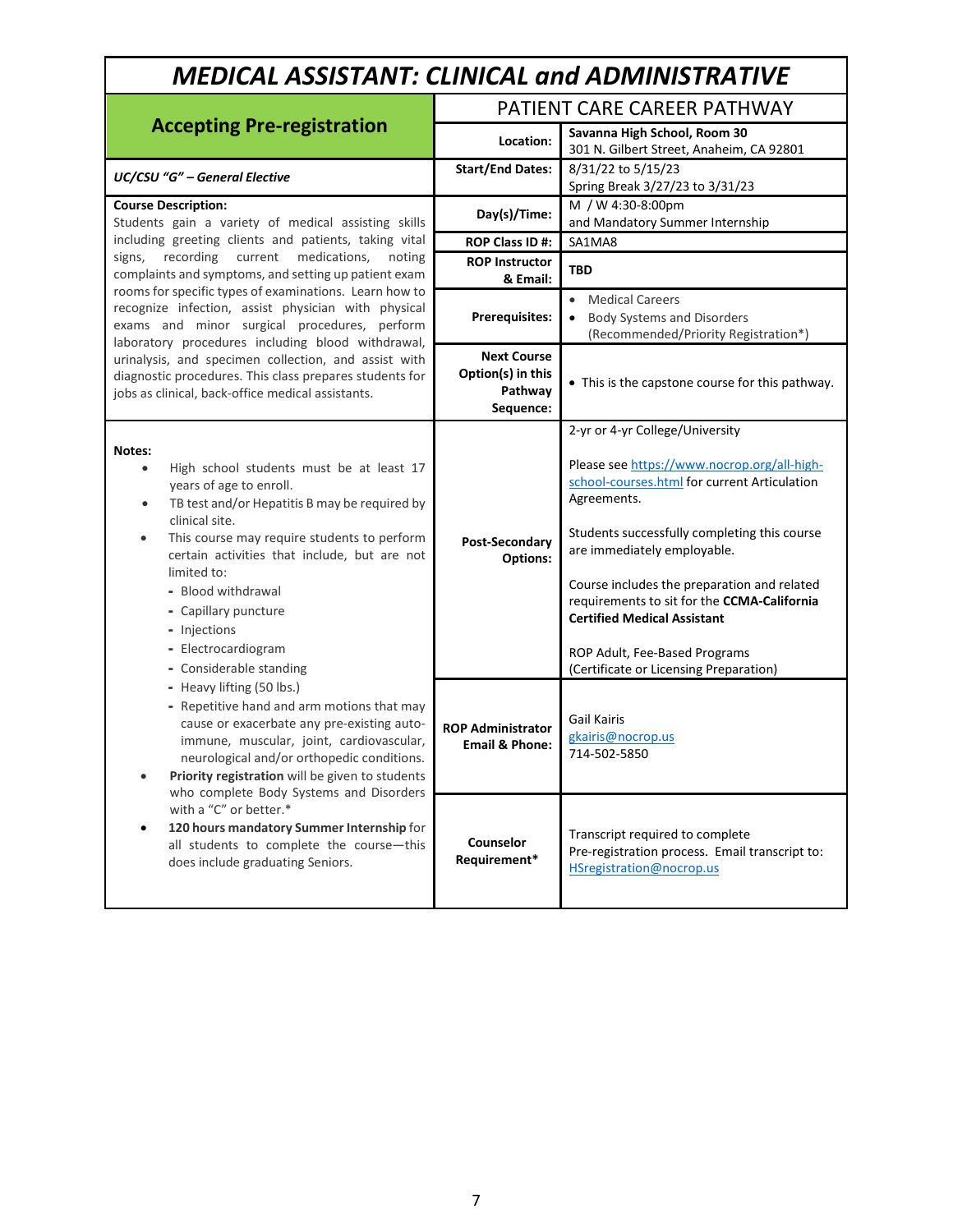| <b>NURSING ASSISTANT: LONG-TERM CARE</b>                                                                                                                                                                                                                                                                                                                                                                                                                                                                                                                                                      |                                                                 |                                                                                                                                                                                                                     |
|-----------------------------------------------------------------------------------------------------------------------------------------------------------------------------------------------------------------------------------------------------------------------------------------------------------------------------------------------------------------------------------------------------------------------------------------------------------------------------------------------------------------------------------------------------------------------------------------------|-----------------------------------------------------------------|---------------------------------------------------------------------------------------------------------------------------------------------------------------------------------------------------------------------|
|                                                                                                                                                                                                                                                                                                                                                                                                                                                                                                                                                                                               | PATIENT CARE CAREER PATHWAY                                     |                                                                                                                                                                                                                     |
| <b>Accepting Pre-registration</b>                                                                                                                                                                                                                                                                                                                                                                                                                                                                                                                                                             | Location:                                                       | <b>Trident Education Center, Room 7</b><br>1800 W. Ball Road, Anaheim 92804                                                                                                                                         |
| <b>UC/CSU "G" - General Elective</b>                                                                                                                                                                                                                                                                                                                                                                                                                                                                                                                                                          | <b>Start/End Dates:</b><br><b>FALL SEMESTER</b>                 | 8/29/22 to 12/21/22                                                                                                                                                                                                 |
| <b>Course Description:</b><br>This course teaches basic nursing care, emergency                                                                                                                                                                                                                                                                                                                                                                                                                                                                                                               | Day(s)/Time:                                                    | M / W 4:30-8:30pm<br>Saturday 6:45am-3:15pm                                                                                                                                                                         |
| procedures, communication, and skills for working as a                                                                                                                                                                                                                                                                                                                                                                                                                                                                                                                                        | ROP Class ID#:                                                  | TE1NA7                                                                                                                                                                                                              |
| member of the health care team. Students prepare for<br>a written skills based nursing examination required for                                                                                                                                                                                                                                                                                                                                                                                                                                                                               | <b>ROP Instructor</b><br>& Email:                               | TBD                                                                                                                                                                                                                 |
| California State Nurse Assistant Certification. You will<br>be prepared to work in skilled nursing facilities,<br>intermediate care facilities (ICF), and ICF for residents<br>with developmental disabilities.                                                                                                                                                                                                                                                                                                                                                                               | <b>Prerequisites:</b>                                           | <b>Medical Careers</b><br><b>Body Systems and Disorders</b><br>(Recommended/Priority Registration*)                                                                                                                 |
|                                                                                                                                                                                                                                                                                                                                                                                                                                                                                                                                                                                               | <b>Next Course</b><br>Option(s) in this<br>Pathway<br>Sequence: | • Not applicable                                                                                                                                                                                                    |
| Notes:<br>Per the California Department of Public Health Initial<br>Application (CDPH 283B) this course requires:<br>valid Social Security card<br>$\bullet$<br>government issued photo ID<br>$\bullet$<br>fingerprint clearance<br>$\bullet$<br>2-step PPD TB test with physical exam<br>$\bullet$                                                                                                                                                                                                                                                                                           | Post-Secondary<br><b>Options:</b>                               | 2-yr or 4-yr College/University<br>Direct employment for students successfully<br>completing Certified Nurse Assistant<br>Certification.<br>ROP Adult, Fee-Based Programs<br>(Certificate or Licensing Preparation) |
| Additional information:<br>High school students must be at least 17<br>$\bullet$<br>years of age to enroll<br>This course may require students to perform<br>$\bullet$<br>certain activities that include, but are not<br>limited to: Considerable standing, heavy<br>lifting (50 lbs.) Repetitive hand and arm<br>motions that may cause or exacerbate any<br>pre-existing auto-immune, muscular, joint,                                                                                                                                                                                     | <b>ROP Administrator</b><br><b>Email &amp; Phone:</b>           | Ligia Hallstrom<br>lhallstrom@nocrop.us<br>714-713-0649                                                                                                                                                             |
| cardiovascular,<br>neurological<br>and/or<br>orthopedic conditions.<br>*Priority registration will be given to student<br>who complete Body Systems and Disorders<br>with a "C" or better.<br>First night of class will start at 6:00pm with<br>a mandatory parent/guardian orientation<br>meeting. You will not be allowed to<br>participate in the program without your<br>parent/guardian attending the orientation<br>meeting.<br>This course includes<br>100<br>mandatory<br>work-based learning hours that must be<br>completed on nights and weekends as<br>scheduled with instructor. | Counselor<br>Requirement*                                       | Transcript required to complete<br>Pre-registration process. Email transcript to:<br>HSregistration@nocrop.us                                                                                                       |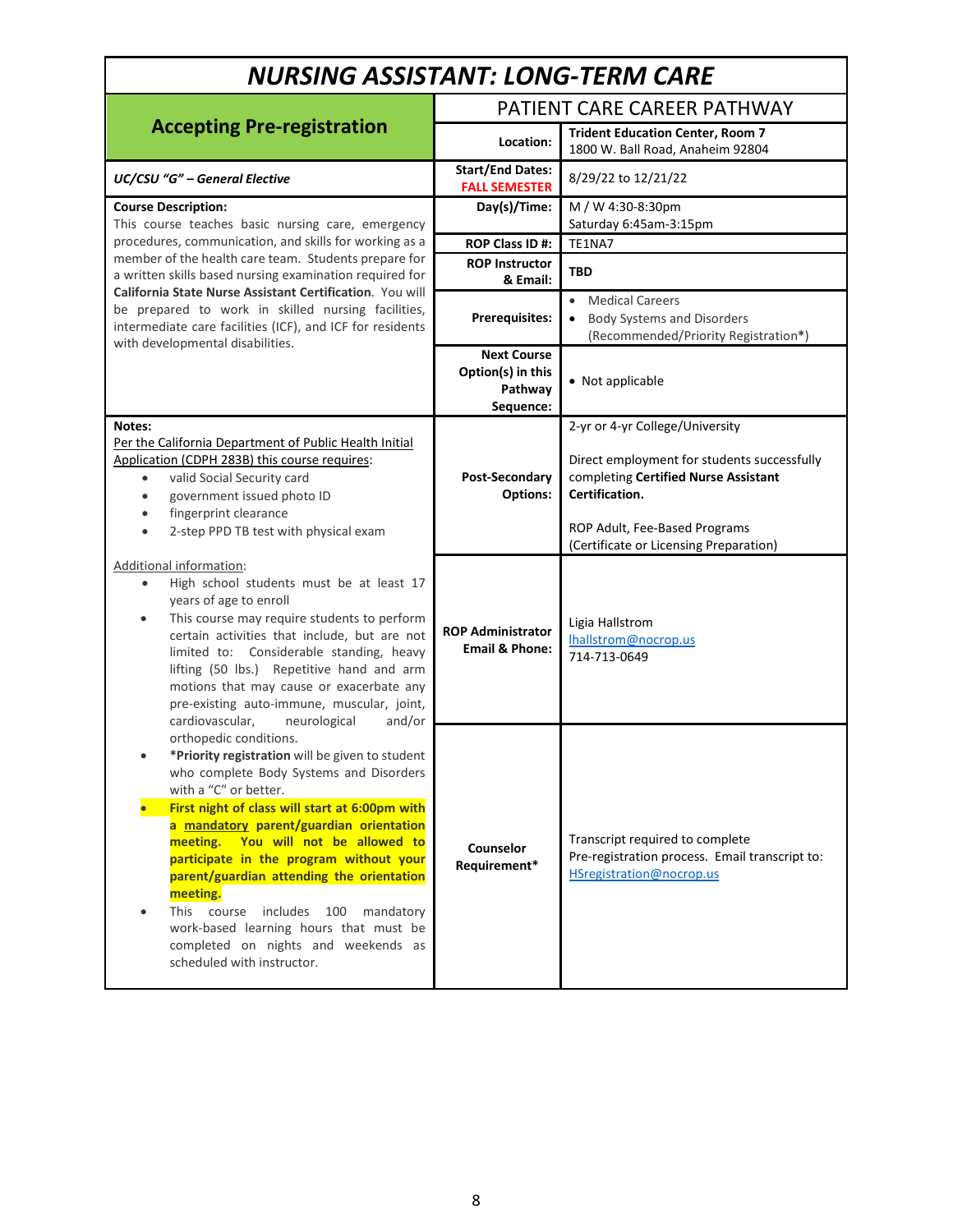| <b>NURSING ASSISTANT: LONG-TERM CARE</b>                                                                                                                                                                                                                                                                                                                                                                                                                                                                                                    |                                                                 |                                                                                                                                                                                                                     |
|---------------------------------------------------------------------------------------------------------------------------------------------------------------------------------------------------------------------------------------------------------------------------------------------------------------------------------------------------------------------------------------------------------------------------------------------------------------------------------------------------------------------------------------------|-----------------------------------------------------------------|---------------------------------------------------------------------------------------------------------------------------------------------------------------------------------------------------------------------|
|                                                                                                                                                                                                                                                                                                                                                                                                                                                                                                                                             |                                                                 | PATIENT CARE CAREER PATHWAY                                                                                                                                                                                         |
| <b>Accepting Pre-registration</b>                                                                                                                                                                                                                                                                                                                                                                                                                                                                                                           | Location:                                                       | <b>Trident Education Center, Room 7</b><br>1800 W. Ball Road, Anaheim 92804                                                                                                                                         |
| <b>UC/CSU "G" - General Elective</b>                                                                                                                                                                                                                                                                                                                                                                                                                                                                                                        | <b>Start/End Dates:</b><br><b>SPRING SEMESTER</b>               | 1/18/23 to 5/15/23<br>Spring Break 3/27/23 to 3/31/23                                                                                                                                                               |
| <b>Course Description:</b><br>This course teaches basic nursing care, emergency                                                                                                                                                                                                                                                                                                                                                                                                                                                             | Day(s)/Time:                                                    | M / W 4:30-8:30pm<br>Saturday 6:45am-3:15pm                                                                                                                                                                         |
| procedures, communication, and skills for working as a                                                                                                                                                                                                                                                                                                                                                                                                                                                                                      | ROP Class ID#:                                                  | TE2NA7                                                                                                                                                                                                              |
| member of the health care team. Students prepare for<br>a written skills based nursing examination required for<br>California State Nurse Assistant Certification. You will                                                                                                                                                                                                                                                                                                                                                                 | <b>ROP Instructor</b><br>& Email:                               | <b>TBD</b>                                                                                                                                                                                                          |
| be prepared to work in skilled nursing facilities,<br>intermediate care facilities (ICF), and ICF for residents<br>with developmental disabilities.                                                                                                                                                                                                                                                                                                                                                                                         | <b>Prerequisites:</b>                                           | <b>Medical Careers</b><br>$\bullet$<br><b>Body Systems and Disorders</b><br>(Recommended/Priority Registration*)                                                                                                    |
|                                                                                                                                                                                                                                                                                                                                                                                                                                                                                                                                             | <b>Next Course</b><br>Option(s) in this<br>Pathway<br>Sequence: | • Not applicable                                                                                                                                                                                                    |
| Notes:<br>Per the California Department of Public Health Initial<br>Application (CDPH 283B) this course requires:<br>valid Social Security card<br>$\bullet$<br>government issued photo ID<br>$\bullet$<br>fingerprint clearance<br>$\bullet$<br>2-step PPD TB test with physical exam                                                                                                                                                                                                                                                      | Post-Secondary<br><b>Options:</b>                               | 2-yr or 4-yr College/University<br>Direct employment for students successfully<br>completing Certified Nurse Assistant<br>Certification.<br>ROP Adult, Fee-Based Programs<br>(Certificate or Licensing Preparation) |
| Additional information:<br>High school students must be at least 17<br>$\bullet$<br>years of age to enroll<br>This course may require students to perform<br>$\bullet$<br>certain activities that include, but are not<br>limited to: Considerable standing, heavy<br>lifting (50 lbs.) Repetitive hand and arm<br>motions that may cause or exacerbate any<br>pre-existing auto-immune, muscular, joint,<br>neurological<br>cardiovascular,<br>and/or                                                                                      | <b>ROP Administrator</b><br><b>Email &amp; Phone:</b>           | Ligia Hallstrom<br>lhallstrom@nocrop.us<br>714-713-0649                                                                                                                                                             |
| orthopedic conditions.<br>*Priority registration will be given to student<br>who complete Body Systems and Disorders<br>with a "C" or better.<br>First night of class will start at 6:00pm with<br>a mandatory parent/guardian orientation<br>meeting. You will not be allowed to<br>participate in the program without your<br>parent/guardian attending the orientation<br>meeting.<br>This course includes 100 mandatory work-<br>based learning hours that must be completed<br>on nights and weekends as scheduled with<br>instructor. | Counselor<br>Requirement*                                       | Transcript required to complete<br>Pre-registration process. Email transcript to:<br>HSregistration@nocrop.us                                                                                                       |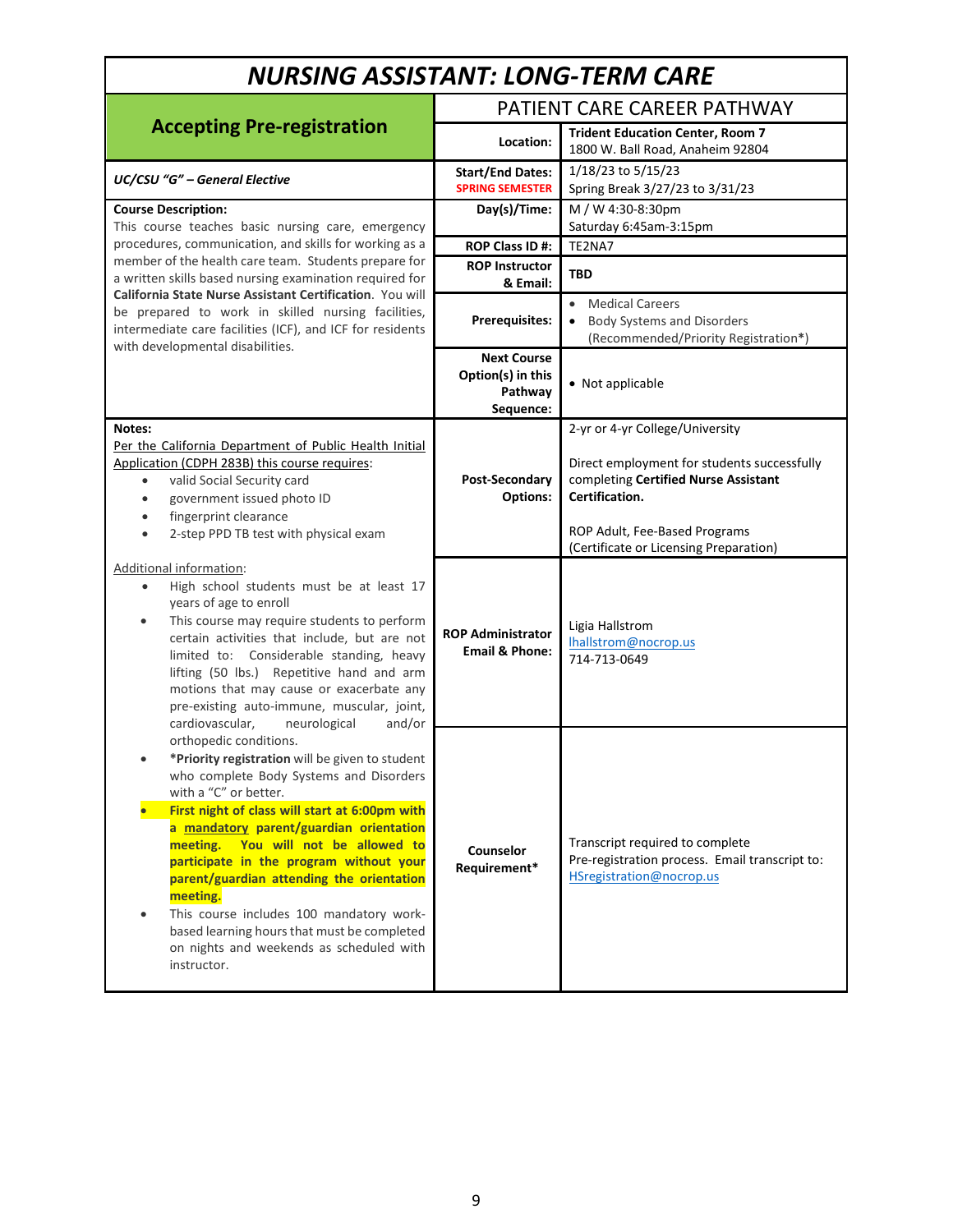

# **HOSPITALITY, TOURISM, & RECREATION**

| <b>INTRODUCTION to CULINARY ARTS</b>                                                                                                                                                                                                                                                                                                                                                                                     |                                                                 |                                                                               |  |
|--------------------------------------------------------------------------------------------------------------------------------------------------------------------------------------------------------------------------------------------------------------------------------------------------------------------------------------------------------------------------------------------------------------------------|-----------------------------------------------------------------|-------------------------------------------------------------------------------|--|
| <b>Accepting Pre-registration</b>                                                                                                                                                                                                                                                                                                                                                                                        |                                                                 | <b>FOOD SERVICE &amp; HOSPITALITY</b><br><b>CAREER PATHWAY</b>                |  |
|                                                                                                                                                                                                                                                                                                                                                                                                                          | Location:                                                       | Yorba Linda High School, Room 402<br>19900 Bastanchury Rd., Yorba Linda 92886 |  |
| <b>UC/CSU "G" - General Elective</b>                                                                                                                                                                                                                                                                                                                                                                                     | <b>Start/End Dates:</b>                                         | 8/30/22 to 5/16/23<br>Spring Break 4/3/23 to 4/7/23                           |  |
| <b>Course Description:</b>                                                                                                                                                                                                                                                                                                                                                                                               | Day(s)/Time:                                                    | Tu / Th 4:30-7:00pm                                                           |  |
| Introduction to Culinary Arts trains students to perform<br>routine tasks under the direction of cooks, chefs, or<br>food service managers. Students learn safety and<br>sanitation, and introduction to food service operations,<br>nutrition, food preparation and presentation. Food<br>preparation workers prepare cold foods, slice meat,<br>peel and cut vegetables, and perform many other food<br>service tasks. | <b>ROP Class ID#:</b>                                           | YL1IC7                                                                        |  |
|                                                                                                                                                                                                                                                                                                                                                                                                                          | <b>ROP Instructor</b><br>& Email:                               | <b>TBD</b>                                                                    |  |
|                                                                                                                                                                                                                                                                                                                                                                                                                          | <b>Prerequisites:</b>                                           | None                                                                          |  |
|                                                                                                                                                                                                                                                                                                                                                                                                                          | <b>Next Course</b><br>Option(s) in this<br>Pathway<br>Sequence: | • Culinary Arts; or<br>• Retail Restaurant/Food Services Occupations          |  |
| Notes:                                                                                                                                                                                                                                                                                                                                                                                                                   | Post-Secondary<br><b>Options:</b>                               | 2-yr or 4-yr College/University                                               |  |
| PYLUSD students given priority registration.<br>$\bullet$                                                                                                                                                                                                                                                                                                                                                                | <b>ROP Administrator</b><br><b>Email &amp; Phone:</b>           | Linda Skipper<br>lskipper@nocrop.us<br>714-502-5895                           |  |

| <b>CULINARY ARTS</b>                                                                                                                                                                                                                                                                                                                                                                                                                                   |                                         |                                                                               |  |
|--------------------------------------------------------------------------------------------------------------------------------------------------------------------------------------------------------------------------------------------------------------------------------------------------------------------------------------------------------------------------------------------------------------------------------------------------------|-----------------------------------------|-------------------------------------------------------------------------------|--|
|                                                                                                                                                                                                                                                                                                                                                                                                                                                        |                                         | <b>FOOD SERVICE &amp; HOSPITALITY</b>                                         |  |
| <b>Accepting Pre-registration</b>                                                                                                                                                                                                                                                                                                                                                                                                                      | <b>CAREER PATHWAY</b>                   |                                                                               |  |
|                                                                                                                                                                                                                                                                                                                                                                                                                                                        | Location:                               | Yorba Linda High School, Room 402<br>19900 Bastanchury Rd., Yorba Linda 92886 |  |
|                                                                                                                                                                                                                                                                                                                                                                                                                                                        | <b>Start/End Dates:</b>                 | 8/30/22 to 5/16/23                                                            |  |
| <b>UC/CSU "G" - General Elective</b>                                                                                                                                                                                                                                                                                                                                                                                                                   |                                         | Spring Break 4/3/23 to 4/7/23                                                 |  |
| <b>Course Description:</b><br>Introduction to Culinary Arts trains students to perform<br>routine tasks under the direction of cooks, chefs, or<br>food service managers. Students learn safety and<br>sanitation, and introduction to food service operations,<br>nutrition, food preparation and presentation. Food<br>preparation workers prepare cold foods, slice meat,<br>peel and cut vegetables, and perform many other food<br>service tasks. | Day(s)/Time:                            | Tu / Th 4:30-7:00pm                                                           |  |
|                                                                                                                                                                                                                                                                                                                                                                                                                                                        | <b>ROP Class ID#:</b>                   | YL1CA8                                                                        |  |
|                                                                                                                                                                                                                                                                                                                                                                                                                                                        | <b>ROP Instructor</b>                   | <b>TBD</b>                                                                    |  |
|                                                                                                                                                                                                                                                                                                                                                                                                                                                        | & Email:                                |                                                                               |  |
|                                                                                                                                                                                                                                                                                                                                                                                                                                                        | Prerequisites:                          | Introduction to Culinary Arts                                                 |  |
|                                                                                                                                                                                                                                                                                                                                                                                                                                                        | <b>Next Course</b><br>Option(s) in this | • Culinary Arts and Hospitality Management<br>or                              |  |
|                                                                                                                                                                                                                                                                                                                                                                                                                                                        | Pathway<br>Sequence:                    | • Retail Restaurant/Food Services Occupations                                 |  |
| Post-Secondary<br><b>Options:</b><br>Notes:<br>PYLUSD students given priority registration.<br><b>ROP Administrator</b><br><b>Email &amp; Phone:</b>                                                                                                                                                                                                                                                                                                   |                                         | 2-yr or 4-yr College/University                                               |  |
|                                                                                                                                                                                                                                                                                                                                                                                                                                                        |                                         | Linda Skipper                                                                 |  |
|                                                                                                                                                                                                                                                                                                                                                                                                                                                        |                                         | lskipper@nocrop.us                                                            |  |
|                                                                                                                                                                                                                                                                                                                                                                                                                                                        | 714-502-5895                            |                                                                               |  |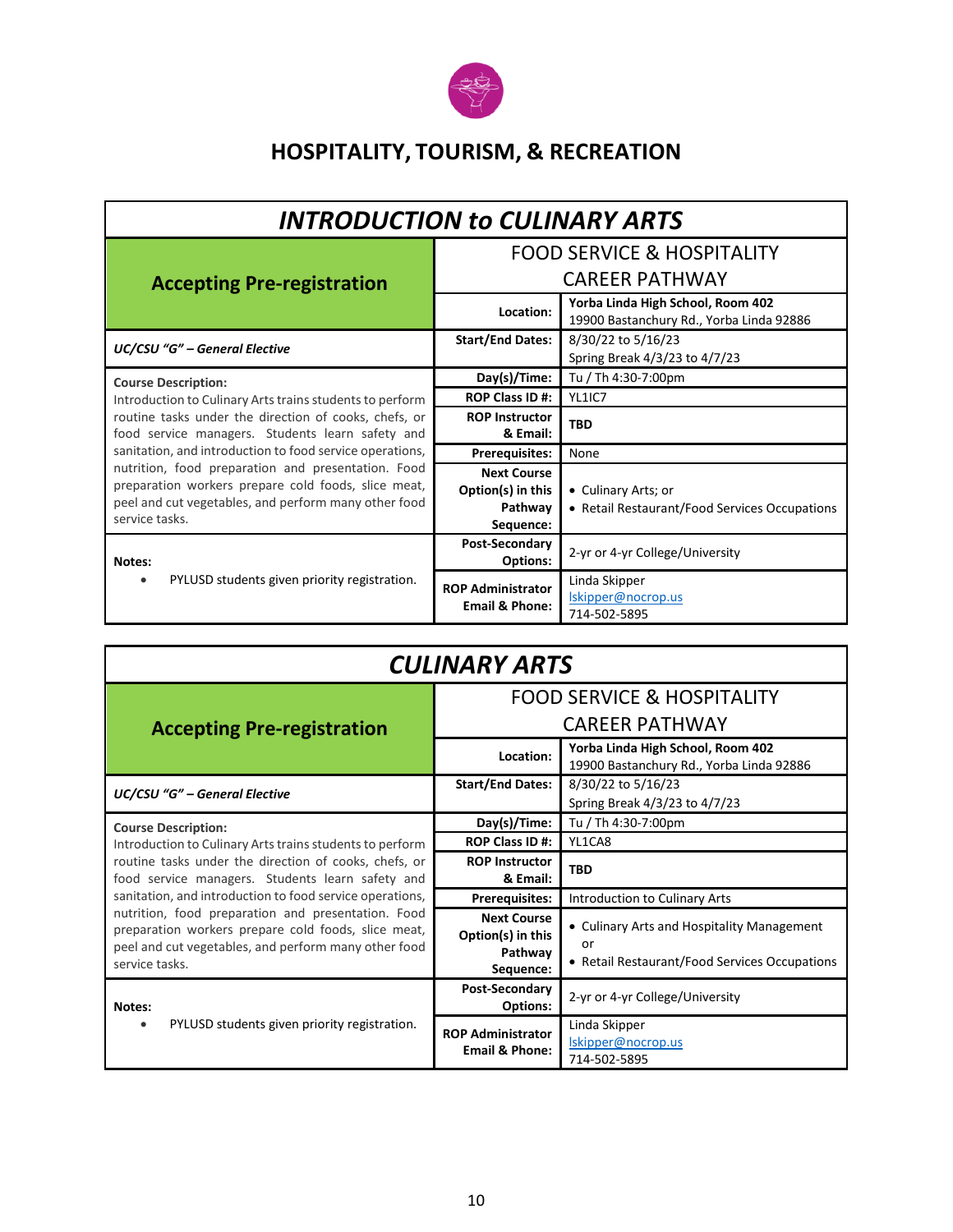| <b>RETAIL RESTAURANT/FOOD SERVICE OCCUPATIONS</b>                                                                                                                                                                                                                                                                                                                                                                                                                                                                                                                                                                                                                                                                                               |                                                                     |                                                                                                                  |
|-------------------------------------------------------------------------------------------------------------------------------------------------------------------------------------------------------------------------------------------------------------------------------------------------------------------------------------------------------------------------------------------------------------------------------------------------------------------------------------------------------------------------------------------------------------------------------------------------------------------------------------------------------------------------------------------------------------------------------------------------|---------------------------------------------------------------------|------------------------------------------------------------------------------------------------------------------|
| <b>Community Classroom (CC)</b>                                                                                                                                                                                                                                                                                                                                                                                                                                                                                                                                                                                                                                                                                                                 |                                                                     |                                                                                                                  |
| <b>Cooperative Vocational Education (CVE)</b>                                                                                                                                                                                                                                                                                                                                                                                                                                                                                                                                                                                                                                                                                                   |                                                                     |                                                                                                                  |
|                                                                                                                                                                                                                                                                                                                                                                                                                                                                                                                                                                                                                                                                                                                                                 |                                                                     | <b>FOOD SERVICE &amp; HOSPITALITY</b>                                                                            |
| <b>Accepting Pre-registration</b>                                                                                                                                                                                                                                                                                                                                                                                                                                                                                                                                                                                                                                                                                                               | <b>CAREER PATHWAY</b>                                               |                                                                                                                  |
|                                                                                                                                                                                                                                                                                                                                                                                                                                                                                                                                                                                                                                                                                                                                                 | Location:                                                           | El Camino Real High School, Room 108<br>1351 Orangethorpe Ave., Placentia 92870                                  |
| <b>UC/CSU "G" - General Elective</b>                                                                                                                                                                                                                                                                                                                                                                                                                                                                                                                                                                                                                                                                                                            | <b>Start/End Dates:</b>                                             | 8/31/22 to 5/17/23<br>Spring Break 4/7/23 to 4/11/23                                                             |
| <b>Course Description:</b><br>Retail Restaurant/Food Service Marketing Occupations<br>trains students on the marketing and service aspects of                                                                                                                                                                                                                                                                                                                                                                                                                                                                                                                                                                                                   | Day(s)/Time:                                                        | CC: M/W 4:30-7:00pm<br>Wednesdays only once<br>work-based learning begins.*<br>CVE: Wednesdays only* 4:30-7:00pm |
| a restaurant, with a concentration on management<br>skills. Students learn the operational and supervisorial                                                                                                                                                                                                                                                                                                                                                                                                                                                                                                                                                                                                                                    | ROP Class ID#:                                                      | $CC = EC1RR9$<br>$CVE = EC1RR7$                                                                                  |
| aspects of managing a restaurant. Topics include<br>compliance with health and fire regulations regarding                                                                                                                                                                                                                                                                                                                                                                                                                                                                                                                                                                                                                                       | <b>ROP Instructor</b><br>& Email:                                   | <b>TBD</b>                                                                                                       |
| food preparation and serving; guest service; monitoring<br>food preparation methods, portioning sizes, and                                                                                                                                                                                                                                                                                                                                                                                                                                                                                                                                                                                                                                      | <b>Prerequisites:</b>                                               | Introduction to Culinary Arts<br>(recommended)                                                                   |
| garnishing and presentation of food to ensure that food<br>is prepared and presented in an acceptable manner.                                                                                                                                                                                                                                                                                                                                                                                                                                                                                                                                                                                                                                   | <b>Next Course</b><br>Option(s) in this<br><b>Pathway Sequence:</b> | • This is a stand-alone pathway course.                                                                          |
| Notes:<br>PYLUSD students given priority registration.                                                                                                                                                                                                                                                                                                                                                                                                                                                                                                                                                                                                                                                                                          | Post-Secondary<br><b>Options:</b>                                   | 2-yr or 4-yr College/University                                                                                  |
| <b>CC Only Notes:</b><br>This course is for students who do not<br>currently have a job.<br>Students must be at least 16 years of age for<br>٠<br>work-based learning at Community Classroom<br>(CC) sites.<br>Minimum of 10 hours work-based learning<br>$\bullet$<br>required per week once started.<br>Year-long attendance and a minimum of 300<br>hours required to achieve a Career Pathway<br>Completion Certificate.<br><b>CVE Only Notes:</b><br><b>Open Entry/Exit</b><br>$\bullet$<br>Students must be currently employed in the<br>$\bullet$<br>Restaurant/Food Service Industry<br>Minimum of 10 hours work-based learning<br>$\bullet$<br>required per week.<br>*Must attend class each week to receive credit for work<br>hours. | <b>ROP Administrator</b><br><b>Email &amp; Phone:</b>               | Linda Skipper<br>Iskipper@nocrop.us<br>714-502-5895                                                              |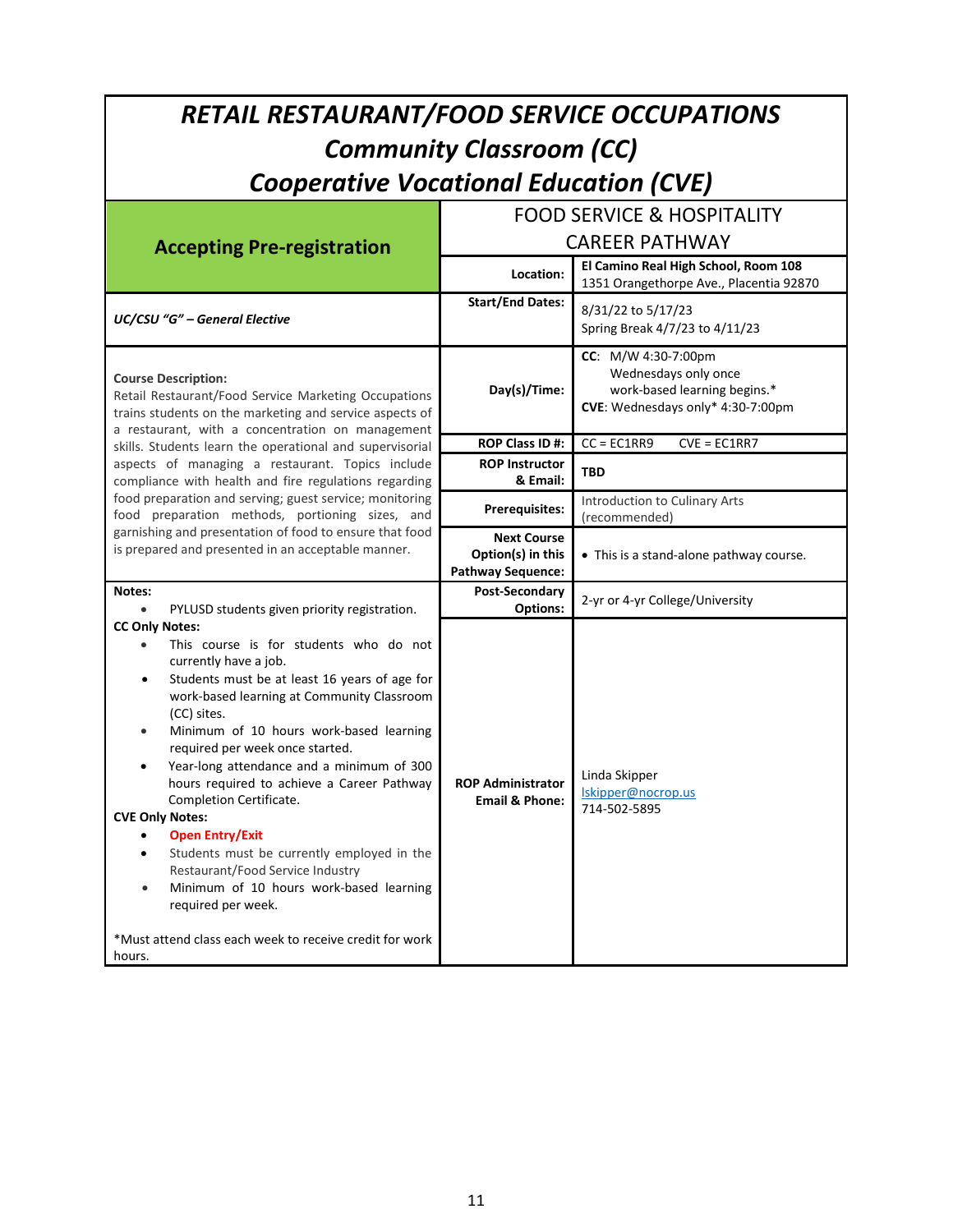| <b>ENTERTAINMENT PARK/TOURISM CAREERS</b>                                                                                                                                                                                                                                                                                                                                                                                                                                                                                                                                                                                                                                                                                                                            |                                                                 |                                                                                                                                                                                                                       |
|----------------------------------------------------------------------------------------------------------------------------------------------------------------------------------------------------------------------------------------------------------------------------------------------------------------------------------------------------------------------------------------------------------------------------------------------------------------------------------------------------------------------------------------------------------------------------------------------------------------------------------------------------------------------------------------------------------------------------------------------------------------------|-----------------------------------------------------------------|-----------------------------------------------------------------------------------------------------------------------------------------------------------------------------------------------------------------------|
| <b>Community Classroom (CC)</b>                                                                                                                                                                                                                                                                                                                                                                                                                                                                                                                                                                                                                                                                                                                                      |                                                                 |                                                                                                                                                                                                                       |
| <b>Cooperative Vocational Education (CVE)</b>                                                                                                                                                                                                                                                                                                                                                                                                                                                                                                                                                                                                                                                                                                                        |                                                                 |                                                                                                                                                                                                                       |
| <b>HOSPITALITY, TOURISM &amp; RECREATION</b>                                                                                                                                                                                                                                                                                                                                                                                                                                                                                                                                                                                                                                                                                                                         |                                                                 |                                                                                                                                                                                                                       |
|                                                                                                                                                                                                                                                                                                                                                                                                                                                                                                                                                                                                                                                                                                                                                                      | <b>CAREER PATHWAY</b>                                           |                                                                                                                                                                                                                       |
| <b>Accepting Pre-registration</b>                                                                                                                                                                                                                                                                                                                                                                                                                                                                                                                                                                                                                                                                                                                                    | Location:                                                       | <b>First Day of Class Location:</b><br>Knott's Berry Farm Hotel<br>7675 Crescent Ave., Buena Park 90620<br><b>Regular Class Location:</b><br>Knott's Berry Farm Training Center<br>8039 Beach Blvd., Buena Park 90620 |
| <b>UC/CSU "G" - General Elective</b>                                                                                                                                                                                                                                                                                                                                                                                                                                                                                                                                                                                                                                                                                                                                 | <b>Start/End Dates:</b>                                         | 8/30/22 to 5/18/23                                                                                                                                                                                                    |
| <b>Course Description:</b><br>Entertainment Park/Tourism Careers trains students to<br>perform a variety of attending duties at amusement or<br>recreation facilities. Students learn how to schedule                                                                                                                                                                                                                                                                                                                                                                                                                                                                                                                                                                | Day(s)/Time:                                                    | Spring Break 3/27/23 to 3/31/23<br>CC: Tu / Th 4:30-7:00pm<br>Tuesdays only once work-based<br>learning begins.*<br>CVE: Tuesdays only* 4:30-7:00pm                                                                   |
| use of recreation facilities, maintain and provide                                                                                                                                                                                                                                                                                                                                                                                                                                                                                                                                                                                                                                                                                                                   | ROP Class ID #:                                                 | $CC = KN1EP7$<br>$CVE = KN1EP9$                                                                                                                                                                                       |
| equipment to participants of sporting events or<br>recreational<br>pursuits, or operate amusement                                                                                                                                                                                                                                                                                                                                                                                                                                                                                                                                                                                                                                                                    | <b>ROP Instructor</b><br>& Email:                               | <b>TBD</b>                                                                                                                                                                                                            |
| and<br>rides.<br>Students<br>concessions<br>practice<br>communication/courtesy skills, cashiering,<br>basic                                                                                                                                                                                                                                                                                                                                                                                                                                                                                                                                                                                                                                                          | <b>Prerequisites:</b>                                           | See notes                                                                                                                                                                                                             |
| restaurant service skills, safety, and guest services. All<br>students receive specific training in area(s) of<br>specialization. Students will learn skills and then apply<br>them in the community classroom<br>through<br>work-based learning.                                                                                                                                                                                                                                                                                                                                                                                                                                                                                                                    | <b>Next Course</b><br>Option(s) in this<br>Pathway<br>Sequence: | • This is a stand-alone pathway course.                                                                                                                                                                               |
| Notes:<br>First Day of class location:<br>$\bullet$<br>Knott's Berry Farm Hotel<br>7675 Crescent Ave., Buena Park 90620<br><b>CC Only Notes:</b>                                                                                                                                                                                                                                                                                                                                                                                                                                                                                                                                                                                                                     | Post-Secondary<br><b>Options:</b>                               | 2-yr or 4-yr College/University<br>Please see https://www.nocrop.org/all-high-<br>school-courses.html for current Articulation<br>Agreements.                                                                         |
| This course is for students who do not<br>currently have a job.<br>Students must be at least 16 years of age<br>to participate in work-based learning at<br>Community Classroom (CC) sites.<br>Minimum of 10 hours work-based learning<br>required per week once started.<br>Year-long attendance and a minimum of 300<br>hours required to achieve a Career Pathway<br>Completion Certificate.<br>Must attend class each week to receive credit<br>for work hours.*<br><b>CVE Only Notes:</b><br><b>Open Entry/Exit</b><br>$\bullet$<br>Students must be employed in the<br>Entertainment Park/Tourism Industry.<br>Minimum of 10 hours work-based learning<br>$\bullet$<br>required per week.<br>Must attend class each week to receive credit<br>for work hours.* | <b>ROP Administrator</b><br><b>Email &amp; Phone:</b>           | Ligia Hallstrom<br>lhallstrom@nocrop.us<br>714-713-0649                                                                                                                                                               |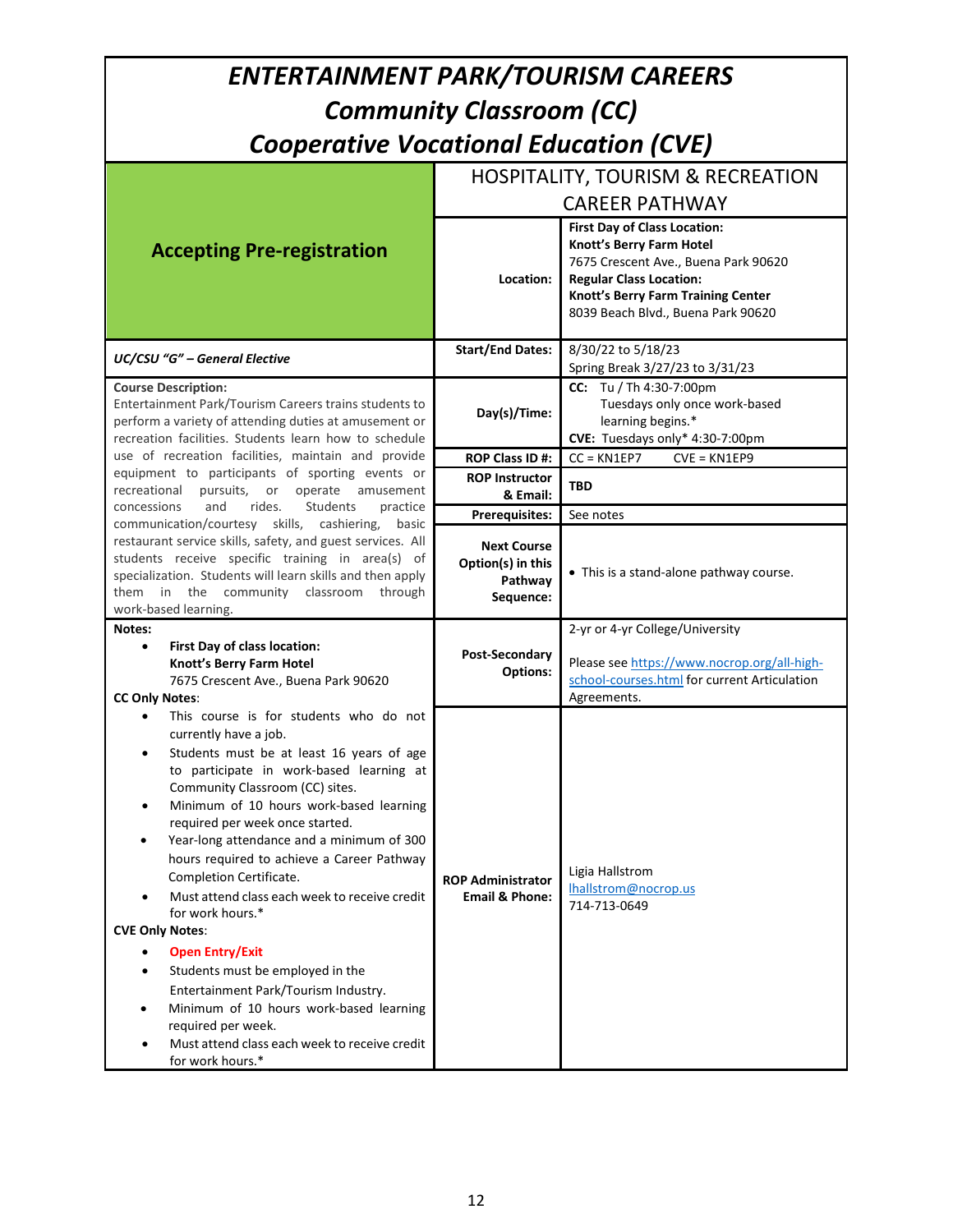| <b>HOTEL and HOSPITALITY MANAGEMENT</b>                                                                                                                                                                                                                                                                                                                                                                                                                                                                                                  |                                                                       |                                                                                                                                                                                                                       |
|------------------------------------------------------------------------------------------------------------------------------------------------------------------------------------------------------------------------------------------------------------------------------------------------------------------------------------------------------------------------------------------------------------------------------------------------------------------------------------------------------------------------------------------|-----------------------------------------------------------------------|-----------------------------------------------------------------------------------------------------------------------------------------------------------------------------------------------------------------------|
| <b>Community Classroom (CC)</b>                                                                                                                                                                                                                                                                                                                                                                                                                                                                                                          |                                                                       |                                                                                                                                                                                                                       |
|                                                                                                                                                                                                                                                                                                                                                                                                                                                                                                                                          | <b>HOSPITALITY, TOURISM &amp; RECREATION</b><br><b>CAREER PATHWAY</b> |                                                                                                                                                                                                                       |
| <b>Accepting Pre-registration</b>                                                                                                                                                                                                                                                                                                                                                                                                                                                                                                        | Location:                                                             | <b>First Day of Class Location:</b><br>Knott's Berry Farm Hotel<br>7675 Crescent Ave., Buena Park 90620<br><b>Regular Class Location:</b><br>Knott's Berry Farm Training Center<br>8039 Beach Blvd., Buena Park 90620 |
| <b>UC/CSU "G" - General Elective</b>                                                                                                                                                                                                                                                                                                                                                                                                                                                                                                     | <b>Start/End Dates:</b>                                               | 8/31/22 to 5/17/23<br>Spring Break: 3/27/23 - 3/31/23                                                                                                                                                                 |
| <b>Course Description:</b><br>Hotel and Hospitality Occupations trains students in<br>the fundamental concepts of hospitality and the hotel                                                                                                                                                                                                                                                                                                                                                                                              | Day(s)/Time:                                                          | M /W 4:30-7:00pm<br>Wednesdays only once work-based learning<br>begins.*                                                                                                                                              |
| and lodging industry. Students study the hospitality                                                                                                                                                                                                                                                                                                                                                                                                                                                                                     | ROP Class ID #:                                                       | KN1HH8                                                                                                                                                                                                                |
| industry and standards, learn about career paths and<br>employment opportunities in the hotel and tourism                                                                                                                                                                                                                                                                                                                                                                                                                                | <b>ROP Instructor</b><br>& Email:                                     | <b>TBD</b>                                                                                                                                                                                                            |
| industry and train in guest relation practices. Students                                                                                                                                                                                                                                                                                                                                                                                                                                                                                 | <b>Prerequisites:</b>                                                 | None                                                                                                                                                                                                                  |
| learn principles and procedures of hospitality-past,<br>present and future. The course of study includes size<br>and economic impact of the industry, trends, diversity,<br>guest needs, types of lodging businesses and marketing<br>and promotion methods. Additional topics include<br>food safety and sanitation, food and beverage, front<br>back of house functions, front office,<br>and<br>housekeeping, security, engineering, marketing and<br>sales, human resources and legal and ethical<br>considerations.                 | <b>Next Course</b><br>Option(s) in this<br>Pathway<br>Sequence:       | • This is a stand-alone pathway course.                                                                                                                                                                               |
| Notes:<br>First Day of class location:<br>$\bullet$                                                                                                                                                                                                                                                                                                                                                                                                                                                                                      | Post-Secondary<br><b>Options:</b>                                     | 2-yr or 4-yr College/University                                                                                                                                                                                       |
| Knott's Berry Farm Hotel<br>7675 Crescent Ave., Buena Park 90620<br>This course is for students who do not<br>currently have a job.<br>Students must be at least 16 years of age<br>to participate in work-based learning at<br>Community Classroom (CC) sites.<br>Year-long attendance and a minimum of 300<br>hours required to achieve a Career Pathway<br>Completion Certificate.<br>Minimum of 10 hours work-based learning<br>required per week once started.<br>Must attend class each week to receive credit<br>for work hours.* | <b>ROP Administrator</b><br><b>Email &amp; Phone:</b>                 | Ligia Hallstrom<br>lhallstrom@nocrop.us<br>714-713-0649                                                                                                                                                               |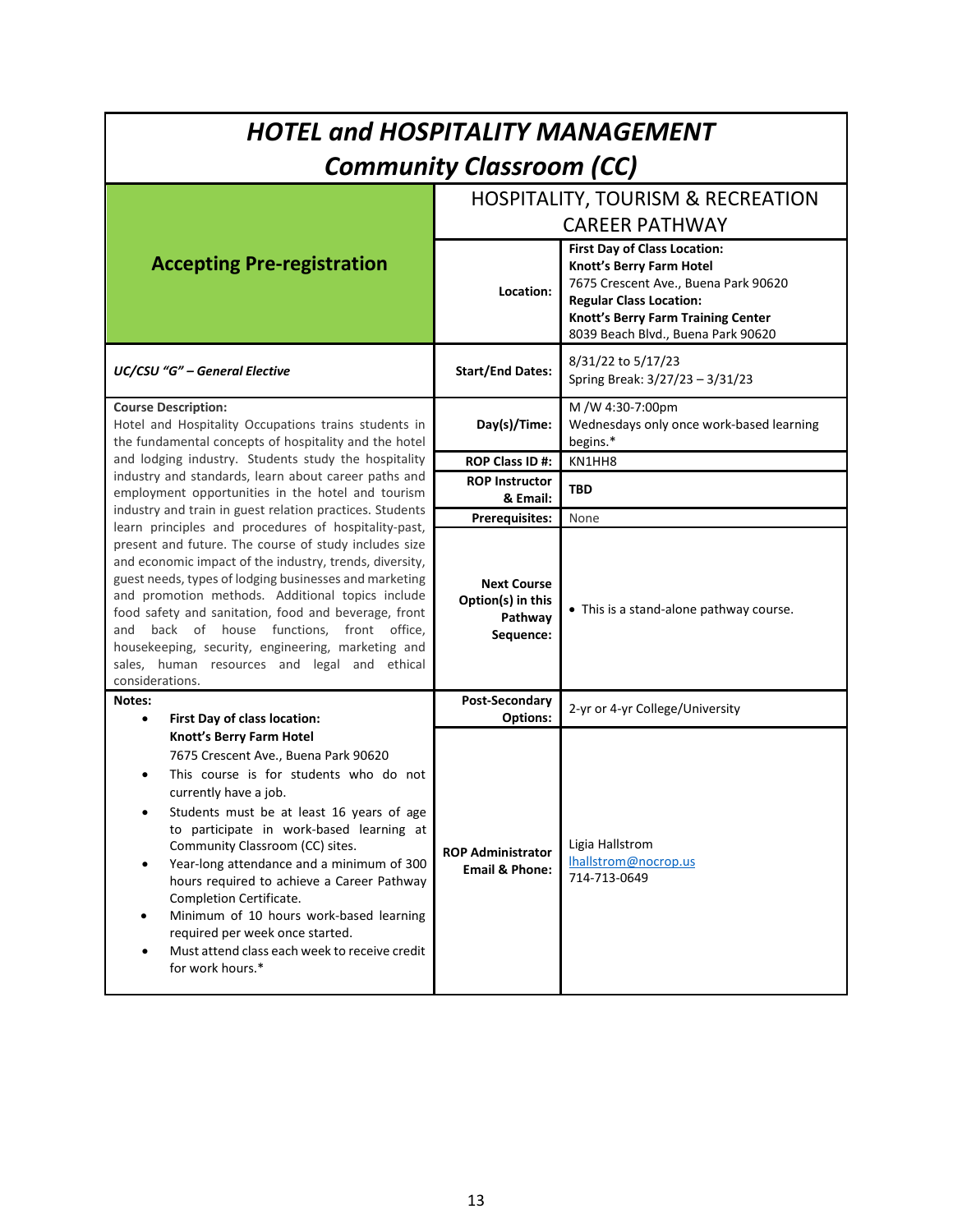

## **INFORMATION AND COMMUNICATION TECHNOLOGY**

## *INFORMATION TECHNOLOGY FUNDAMENTALS*

|                                                                                                                                                                                                                                                                                                                                                                                                                                                                                                                                                                                                                                                                          |                                                                 | <b>NETWORKING (Cybersecurity)</b>                                                                                                             |  |
|--------------------------------------------------------------------------------------------------------------------------------------------------------------------------------------------------------------------------------------------------------------------------------------------------------------------------------------------------------------------------------------------------------------------------------------------------------------------------------------------------------------------------------------------------------------------------------------------------------------------------------------------------------------------------|-----------------------------------------------------------------|-----------------------------------------------------------------------------------------------------------------------------------------------|--|
|                                                                                                                                                                                                                                                                                                                                                                                                                                                                                                                                                                                                                                                                          |                                                                 | <b>CAREER PATHWAY</b>                                                                                                                         |  |
| <b>Accepting Pre-registration</b>                                                                                                                                                                                                                                                                                                                                                                                                                                                                                                                                                                                                                                        | Location:                                                       | <b>Orientation and Meeting Location:</b><br>Katella High School, Room 806<br>2200 E. Wagner, Anaheim 92806                                    |  |
| <b>UC/CSU Approval (PENDING)</b>                                                                                                                                                                                                                                                                                                                                                                                                                                                                                                                                                                                                                                         | <b>Start/End Dates:</b><br><b>FALL SEMESTER</b>                 | 8/31/22 to 12/21/22                                                                                                                           |  |
| <b>Course Description:</b><br>This course is designed as an introduction to a career in                                                                                                                                                                                                                                                                                                                                                                                                                                                                                                                                                                                  | Day(s)/Time:                                                    | 5 hours per week Online.<br>See Notes for additional in-person dates.                                                                         |  |
| Information Technology (IT) support. This course will                                                                                                                                                                                                                                                                                                                                                                                                                                                                                                                                                                                                                    | ROP Class ID #:                                                 | KA1IT8                                                                                                                                        |  |
| prepare you to take the IT Fundamentals+ certification<br>exam.                                                                                                                                                                                                                                                                                                                                                                                                                                                                                                                                                                                                          | <b>ROP Instructor</b><br>& Email:                               | <b>TBD</b>                                                                                                                                    |  |
| Upon completion of this course, you will be able to:                                                                                                                                                                                                                                                                                                                                                                                                                                                                                                                                                                                                                     | <b>Prerequisites:</b>                                           | None                                                                                                                                          |  |
| Identify and explain the basics of computing<br>and IT infrastructure.<br>Set up computer workstations, establish<br>basic network connectivity, and install and<br>use basic software applications.<br>Explain the functions and types of devices<br>$\bullet$<br>used within a computer system.<br>Perform<br>computer<br>maintenance<br>and<br>support.<br>Describe basic principles of software and<br>database development.<br>Configure computers and mobile devices to<br>connect to home networks and to the<br>Internet.<br>Identify security issues affecting the use of<br>computers and networks.<br>Identify and prevent basic security risks.<br>$\bullet$ | <b>Next Course</b><br>Option(s) in this<br>Pathway<br>Sequence: | • A+ Certification                                                                                                                            |  |
| Notes:<br>Minimum of 5 hours per week of online work<br>required.<br>Students will receive an email from the<br>instructor the week prior to the start of class<br>with online access instructions.<br>Students must attend<br>mandatory<br>$\mathbf{a}$<br>orientation at<br>Katella<br>High<br>School,<br>Room 806, on Wednesday, 8/31/22, from<br>4:30pm-6:30pm.<br>Additional meeting dates at Katella High<br>School from 4:30pm-6:30pm on 10/5/22,<br>11/2/22, and 12/21/22 (Certification Exam).                                                                                                                                                                  | Post-Secondary<br><b>Options:</b>                               | 2-yr or 4-yr College/University<br>Please see https://www.nocrop.org/all-high-<br>school-courses.html for current Articulation<br>Agreements. |  |
|                                                                                                                                                                                                                                                                                                                                                                                                                                                                                                                                                                                                                                                                          | <b>ROP Administrator</b><br><b>Email &amp; Phone:</b>           | <b>Gail Kairis</b><br>gkairis@nocrop.us<br>714-502-5850                                                                                       |  |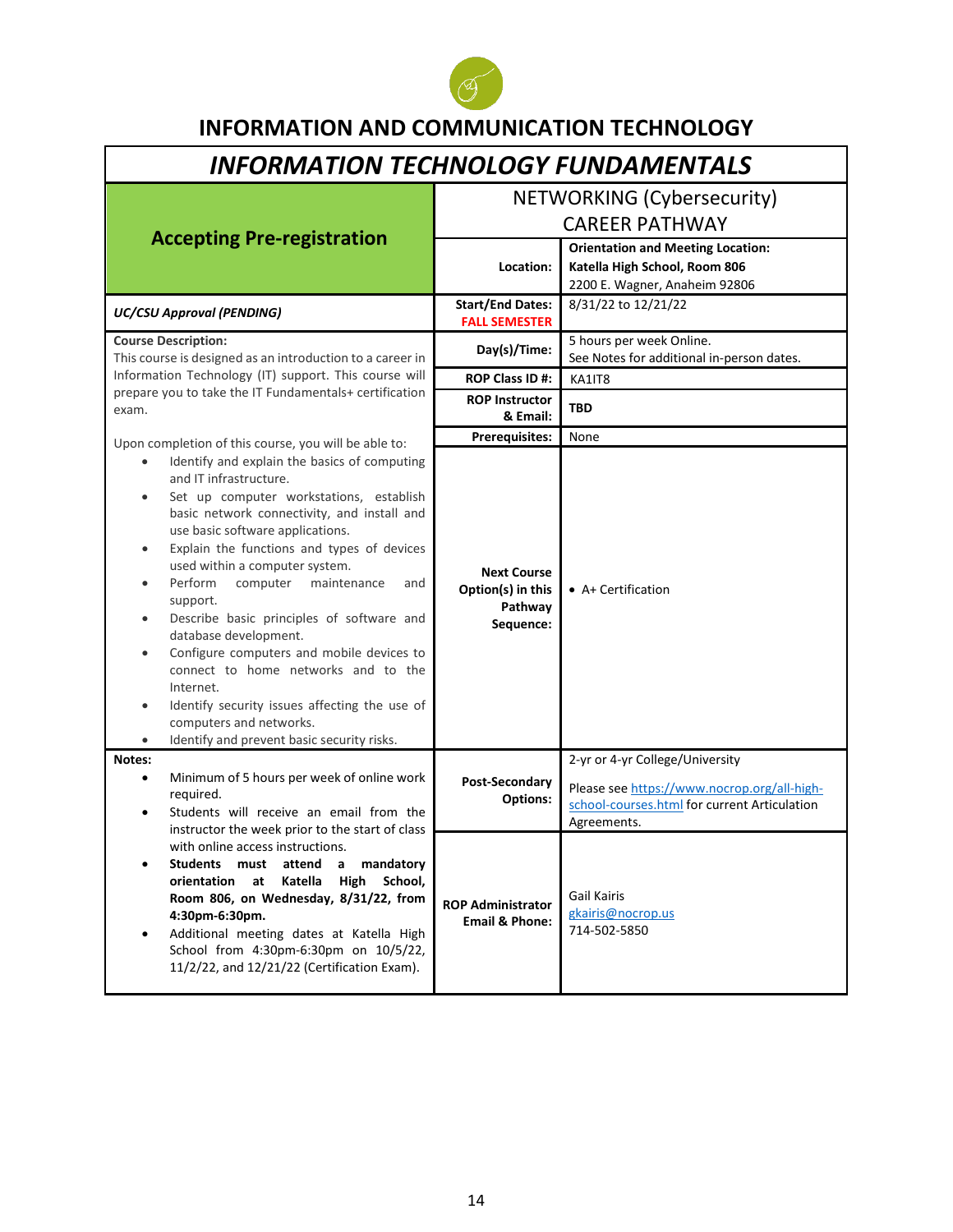| <b>A+ Certification Training</b>                                                                                                                                                                                                                                                                                                                                                                                                                                                                              |                                                                 |                                                                                                                                               |
|---------------------------------------------------------------------------------------------------------------------------------------------------------------------------------------------------------------------------------------------------------------------------------------------------------------------------------------------------------------------------------------------------------------------------------------------------------------------------------------------------------------|-----------------------------------------------------------------|-----------------------------------------------------------------------------------------------------------------------------------------------|
| <b>Accepting Pre-registration</b>                                                                                                                                                                                                                                                                                                                                                                                                                                                                             | <b>NETWORKING (Cybersecurity)</b><br><b>CAREER PATHWAY</b>      |                                                                                                                                               |
|                                                                                                                                                                                                                                                                                                                                                                                                                                                                                                               | Location:                                                       | <b>Orientation and Meeting Location:</b><br>Katella High School, Room 806<br>2200 E. Wagner, Anaheim 92806                                    |
| <b>UC/CSU (PENDING)</b>                                                                                                                                                                                                                                                                                                                                                                                                                                                                                       | <b>Start/End Dates:</b><br><b>SPRING SEMESTER</b>               | 1/11/23 to 5/18/23<br>Spring Break 3/27/23 to 3/31/23                                                                                         |
| <b>Course Description:</b><br>A+ Certification Training students will acquire                                                                                                                                                                                                                                                                                                                                                                                                                                 | Day(s)/Time:                                                    | 5 hours per week Online.<br>See Notes for additional in-person dates.                                                                         |
| knowledge, through use of online software and hands-                                                                                                                                                                                                                                                                                                                                                                                                                                                          | ROP Class ID #:                                                 | KA2AP8                                                                                                                                        |
| on labs, of basic computer hardware and operating<br>systems, covering such skills as installation, upgrading,                                                                                                                                                                                                                                                                                                                                                                                                | <b>ROP Instructor</b><br>& Email:                               | <b>TBD</b>                                                                                                                                    |
| configuring, troubleshooting, optimizing, diagnosing<br>and preventative maintenance. Students will also gain                                                                                                                                                                                                                                                                                                                                                                                                 | <b>Prerequisites:</b>                                           | <b>IT Fundamentals</b>                                                                                                                        |
| knowledge of additional elements such as networking<br>and server issues, security, safety, environmental<br>issues, communication, and professionalism. A+<br>certification Training is designed as a class that will help<br>students prepare for taking the CompTIA A+<br>certification exam. Certification validates the latest<br>skills<br>by today's computer<br>needed<br>support<br>professionals and are essential in obtaining entry-level<br>IT careers.                                          | <b>Next Course</b><br>Option(s) in this<br>Pathway<br>Sequence: | • Cybersecurity 1<br>(Networking + and Security +)                                                                                            |
| Notes:<br>Minimum of 5 hours/week of online work<br>$\bullet$<br>required.<br>Students will receive an email from the<br>$\bullet$<br>instructor the week prior to the start of class<br>with access instructions.<br>Students must<br>attend<br>mandatory<br>a<br>orientation at<br>Katella<br>High<br>School,<br>Room 806, on Wednesday, 1/11/23, from<br>4:30pm-6:30pm.<br>Additional meeting dates at Katella High<br>School from 4:30pm - 6:30pm on 2/8/23,<br>3/8/23, and 5/18/23 (Certification Exam). | Post-Secondary<br><b>Options:</b>                               | 2-yr or 4-yr College/University<br>Please see https://www.nocrop.org/all-high-<br>school-courses.html for current Articulation<br>Agreements. |
|                                                                                                                                                                                                                                                                                                                                                                                                                                                                                                               | <b>ROP Administrator</b><br><b>Email &amp; Phone:</b>           | <b>Gail Kairis</b><br>gkairis@nocrop.us<br>714-502-5850                                                                                       |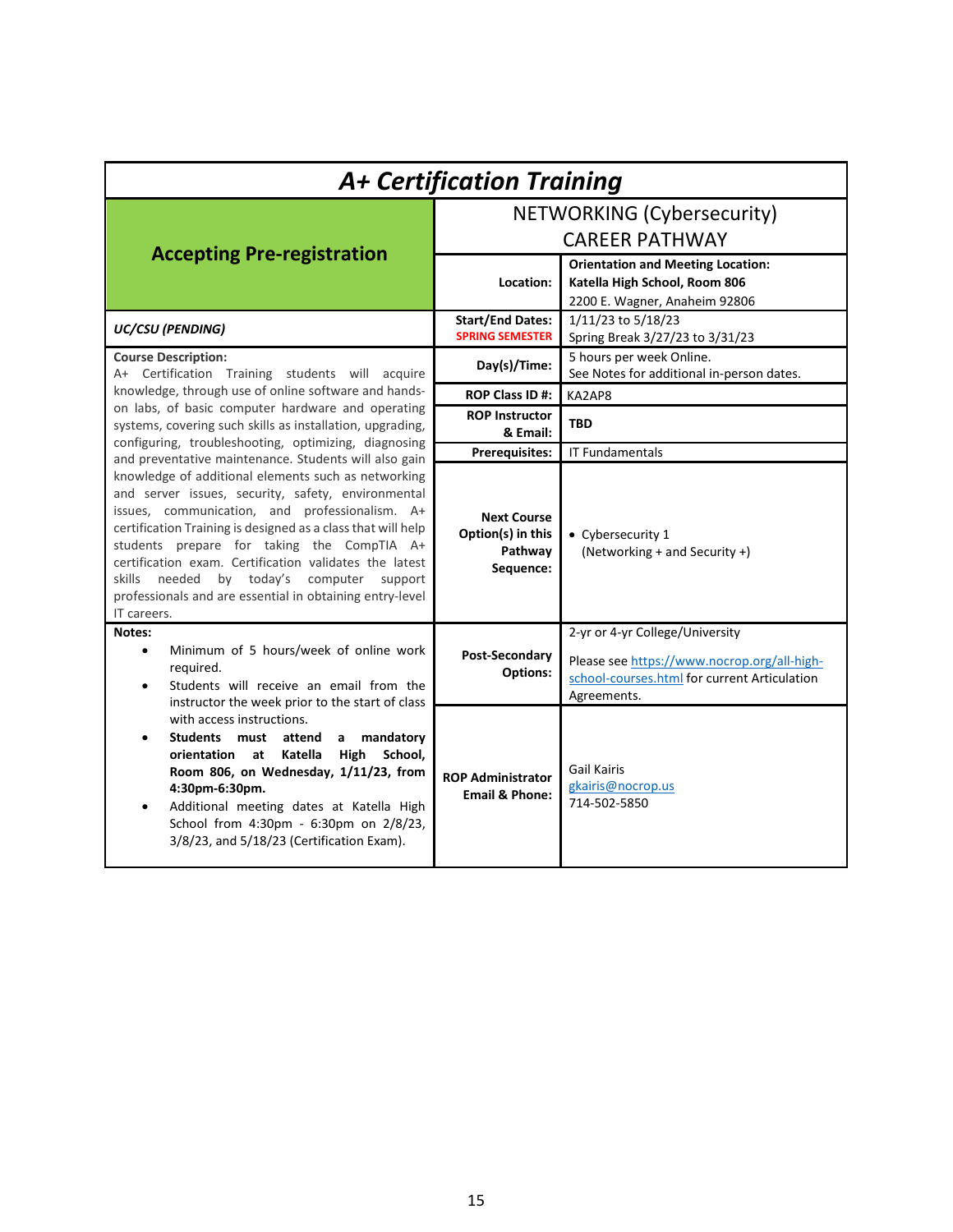| <b>Cybersecurity I</b>                                                                                                                                                                                                                                                                                                                                                                                                                                                                                                                                                                                                                                                                                            |                                                                 |                                                                                                                                               |
|-------------------------------------------------------------------------------------------------------------------------------------------------------------------------------------------------------------------------------------------------------------------------------------------------------------------------------------------------------------------------------------------------------------------------------------------------------------------------------------------------------------------------------------------------------------------------------------------------------------------------------------------------------------------------------------------------------------------|-----------------------------------------------------------------|-----------------------------------------------------------------------------------------------------------------------------------------------|
| <b>Accepting Pre-registration</b>                                                                                                                                                                                                                                                                                                                                                                                                                                                                                                                                                                                                                                                                                 | <b>NETWORKING (Cybersecurity)</b><br><b>CAREER PATHWAY</b>      |                                                                                                                                               |
|                                                                                                                                                                                                                                                                                                                                                                                                                                                                                                                                                                                                                                                                                                                   | Location:                                                       | <b>Orientation and Meeting Location:</b><br>Katella High School, Room 806<br>2200 E. Wagner, Anaheim 92806                                    |
| <b>UC/CSU "G" - General Elective</b>                                                                                                                                                                                                                                                                                                                                                                                                                                                                                                                                                                                                                                                                              | <b>Start/End Dates:</b>                                         | 9/6/22 to 5/15/23<br>Spring Break 3/21/22 to 3/25/22                                                                                          |
| <b>Course Description:</b><br>This cybersecurity course offers an in-depth survey of                                                                                                                                                                                                                                                                                                                                                                                                                                                                                                                                                                                                                              | Day(s)/Time:                                                    | 5 hours per week Online.<br>See Notes for additional in-person dates.                                                                         |
| the field of Computer Networking and Internet                                                                                                                                                                                                                                                                                                                                                                                                                                                                                                                                                                                                                                                                     | ROP Class ID #:                                                 | KA1NS7                                                                                                                                        |
| Security, preparing students for the CompTIA<br>Network+ and Security+ Certification exams and entry-<br>level industry positions.                                                                                                                                                                                                                                                                                                                                                                                                                                                                                                                                                                                | <b>ROP Instructor</b><br>& Email:                               | <b>TBD</b>                                                                                                                                    |
|                                                                                                                                                                                                                                                                                                                                                                                                                                                                                                                                                                                                                                                                                                                   | <b>Prerequisites:</b>                                           | IT Fundamentals and A+ Certification                                                                                                          |
| In Network+ students will acquire knowledge, through<br>the use of online software, of basic computer hardware<br>and operating systems, covering such skills as<br>installation, upgrading, configuring, troubleshooting,<br>optimizing, diagnosing and preventative maintenance.<br>Students will also gain knowledge of additional<br>elements such as networking and server issues,<br>security, safety, environmental issues, communication,<br>and professionalism.<br>In Security+ students will take in-depth and<br>comprehensive view of security by examining the<br>attacks that are launched against networks and<br>computer systems, and the necessary defense<br>mechanisms to counter attackers. | <b>Next Course</b><br>Option(s) in this<br>Pathway<br>Sequence: | • Not applicable                                                                                                                              |
| Notes:<br>Minimum of 5 hours per week of online work<br>$\bullet$<br>required.<br>Students will receive an email from the<br>$\bullet$<br>instructor the week prior to the start of class                                                                                                                                                                                                                                                                                                                                                                                                                                                                                                                         | <b>Post-Secondary</b><br><b>Options:</b>                        | 2-yr or 4-yr College/University<br>Please see https://www.nocrop.org/all-high-<br>school-courses.html for current Articulation<br>Agreements. |
| with access instructions.<br>Students must attend a mandatory<br>Katella High School,<br>orientation at<br>Room 806, on Tuesday, 9/6/22, from<br>4:30pm-6:30pm.<br>Additional meeting dates at Katella High<br>School from 4:30pm - 6:30pm on 10/11/22,<br>11/8/22, 1/10/23, 2/21/23, 4/25/23, and<br>5/15/23 (Certification Exam).                                                                                                                                                                                                                                                                                                                                                                               | <b>ROP Administrator</b><br><b>Email &amp; Phone:</b>           | Gail Kairis<br>gkairis@nocrop.us<br>714-502-5850                                                                                              |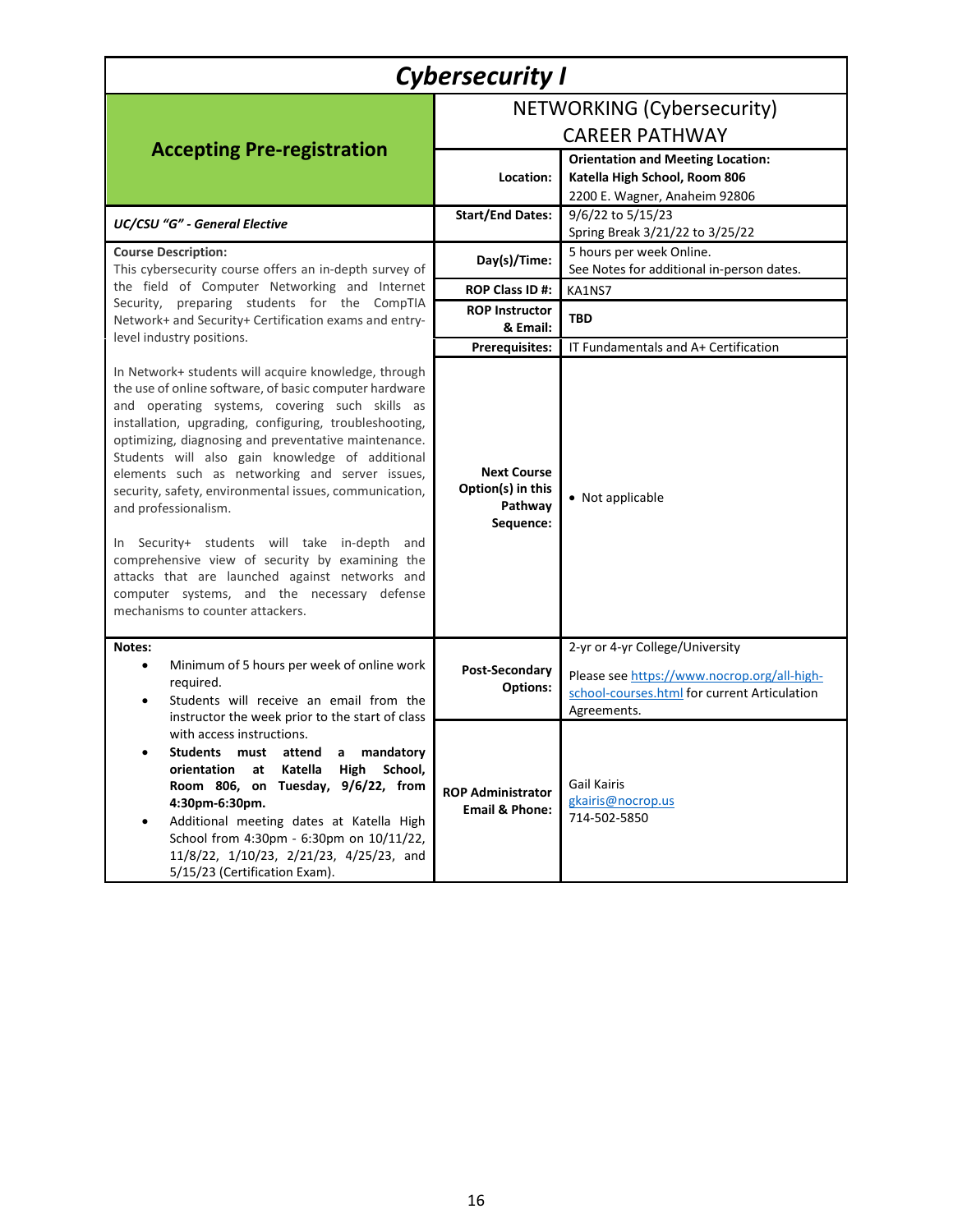

## **PUBLIC SERVICES**

# *EMERGENCY MEDICAL TECHNICIAN (EMT)*

|                                                                                                                                                                                                                                                                                                                                                                                                                                                                                                                                                                                                                                                                                                                                                                                                       | <b>EMERGENCY RESPONSE CAREER PATHWAY</b>                                            |                                                                                                                                                                                                                                                                                                                                                                                                                                                      |
|-------------------------------------------------------------------------------------------------------------------------------------------------------------------------------------------------------------------------------------------------------------------------------------------------------------------------------------------------------------------------------------------------------------------------------------------------------------------------------------------------------------------------------------------------------------------------------------------------------------------------------------------------------------------------------------------------------------------------------------------------------------------------------------------------------|-------------------------------------------------------------------------------------|------------------------------------------------------------------------------------------------------------------------------------------------------------------------------------------------------------------------------------------------------------------------------------------------------------------------------------------------------------------------------------------------------------------------------------------------------|
| <b>Accepting Pre-registration</b>                                                                                                                                                                                                                                                                                                                                                                                                                                                                                                                                                                                                                                                                                                                                                                     | Location:                                                                           | La Habra High School, Room 123<br>801 Highlander Avenue, La Habra 90631                                                                                                                                                                                                                                                                                                                                                                              |
| <b>UC/CSU "G" - General Elective</b>                                                                                                                                                                                                                                                                                                                                                                                                                                                                                                                                                                                                                                                                                                                                                                  | <b>Start/End Dates:</b>                                                             | 8/30/22 to 5/18/23                                                                                                                                                                                                                                                                                                                                                                                                                                   |
|                                                                                                                                                                                                                                                                                                                                                                                                                                                                                                                                                                                                                                                                                                                                                                                                       |                                                                                     | Spring Break 3/20/23 to 3/24/23                                                                                                                                                                                                                                                                                                                                                                                                                      |
| <b>Course Description:</b>                                                                                                                                                                                                                                                                                                                                                                                                                                                                                                                                                                                                                                                                                                                                                                            | Day(s)/Time:                                                                        | Thursdays 4:30pm-9:00pm                                                                                                                                                                                                                                                                                                                                                                                                                              |
| Emergency Medical Responder trains students as                                                                                                                                                                                                                                                                                                                                                                                                                                                                                                                                                                                                                                                                                                                                                        |                                                                                     | Tuesdays - 7 Skills Days ** See Notes for dates                                                                                                                                                                                                                                                                                                                                                                                                      |
| emergency personnel who provide immediate care to                                                                                                                                                                                                                                                                                                                                                                                                                                                                                                                                                                                                                                                                                                                                                     | ROP Class ID#:                                                                      | LH1ET8                                                                                                                                                                                                                                                                                                                                                                                                                                               |
| an ill or injured person and assist emergency medical                                                                                                                                                                                                                                                                                                                                                                                                                                                                                                                                                                                                                                                                                                                                                 | <b>ROP Instructor</b>                                                               |                                                                                                                                                                                                                                                                                                                                                                                                                                                      |
| service (EMS) providers. This course will train students                                                                                                                                                                                                                                                                                                                                                                                                                                                                                                                                                                                                                                                                                                                                              | & Email:                                                                            | <b>TBD</b>                                                                                                                                                                                                                                                                                                                                                                                                                                           |
| how to recognize emergency situations, maintain                                                                                                                                                                                                                                                                                                                                                                                                                                                                                                                                                                                                                                                                                                                                                       |                                                                                     | Medical Careers or Fire Technology or                                                                                                                                                                                                                                                                                                                                                                                                                |
| personal safety, and provide basic emergency care                                                                                                                                                                                                                                                                                                                                                                                                                                                                                                                                                                                                                                                                                                                                                     | <b>Prerequisites:</b>                                                               | Emergency Medical Responder*                                                                                                                                                                                                                                                                                                                                                                                                                         |
| including CPR and First Aid, prevention of disease                                                                                                                                                                                                                                                                                                                                                                                                                                                                                                                                                                                                                                                                                                                                                    |                                                                                     |                                                                                                                                                                                                                                                                                                                                                                                                                                                      |
| transmission, along with an understanding of ethical<br>and legal considerations. This course will prepare<br>students who are interested in a career as a firefighter,<br>officer, emergency<br>enforcement<br>law<br>medical<br>technician, or paramedic. This course is also suggested<br>for those interested in lifeguard positions, fire service,<br>and a variety of health-related fields as required by                                                                                                                                                                                                                                                                                                                                                                                      | <b>Next Course</b><br>Option(s) in this<br>Pathway<br>Sequence:                     | • This is the capstone course for this pathway.                                                                                                                                                                                                                                                                                                                                                                                                      |
| Title 22.                                                                                                                                                                                                                                                                                                                                                                                                                                                                                                                                                                                                                                                                                                                                                                                             |                                                                                     |                                                                                                                                                                                                                                                                                                                                                                                                                                                      |
| Notes:<br>Per the National Registry of Emergency Medical<br>Technicians, students will need a:<br>valid Social Security card<br>$\bullet$<br>government issued photo ID<br>$\bullet$<br>CPR Card (provided by this class)<br>$\bullet$<br>Additional information:<br>High school students must be at least 17<br>$\bullet$<br>years of age to enroll and 18 to sit for the<br>NREMT exam.<br>This course may require students to perform<br>$\bullet$<br>certain activities that include, but are not<br>limited to: Considerable standing, heavy<br>lifting (50 lbs.), repetitive hand and arm<br>motions that may cause or exacerbate any<br>pre-existing auto-immune, muscular, joint,<br>cardiovascular, neurological and/or<br>orthopedic conditions.<br>*Priority registration will be given to | Post-Secondary<br>Options:<br><b>ROP Administrator</b><br><b>Email &amp; Phone:</b> | 2-yr or 4-yr College/University<br>Students successfully completing this course<br>qualify to take the National Registry of<br><b>Emergency Medical Technicians Certification</b><br>Test. (Must be 18 to sit for the exam.)<br>Students are immediately employable upon<br>passing the NREMT Test/Certification<br>Students can expect most employers to require<br>a physical exam and drug test.<br>Kathi Kent<br>kkent@nocrop.us<br>714-502-5892 |
| students who complete Emergency Medical<br>Responder or Fire Technology with a "C" or<br>better.<br>First night of class will start at 6:00pm for a<br>$\bullet$<br>two-hour<br>parent/guardian<br>mandatory<br>orientation meeting.<br>You may not<br>participate in the program without your<br>parent/guardian attending the orientation<br>meeting.<br>**Tuesday Skills Dates 4:30pm-9:00pm:<br>9/20/22, 10,25/22, 12/6/22, 1/24/23,<br>2/21/23, 4/18/23, and 5/9/23                                                                                                                                                                                                                                                                                                                              | Counselor<br>Requirement*                                                           | Transcript required to complete<br>Pre-registration process. Email transcript to:<br>HSregistration@nocrop.us                                                                                                                                                                                                                                                                                                                                        |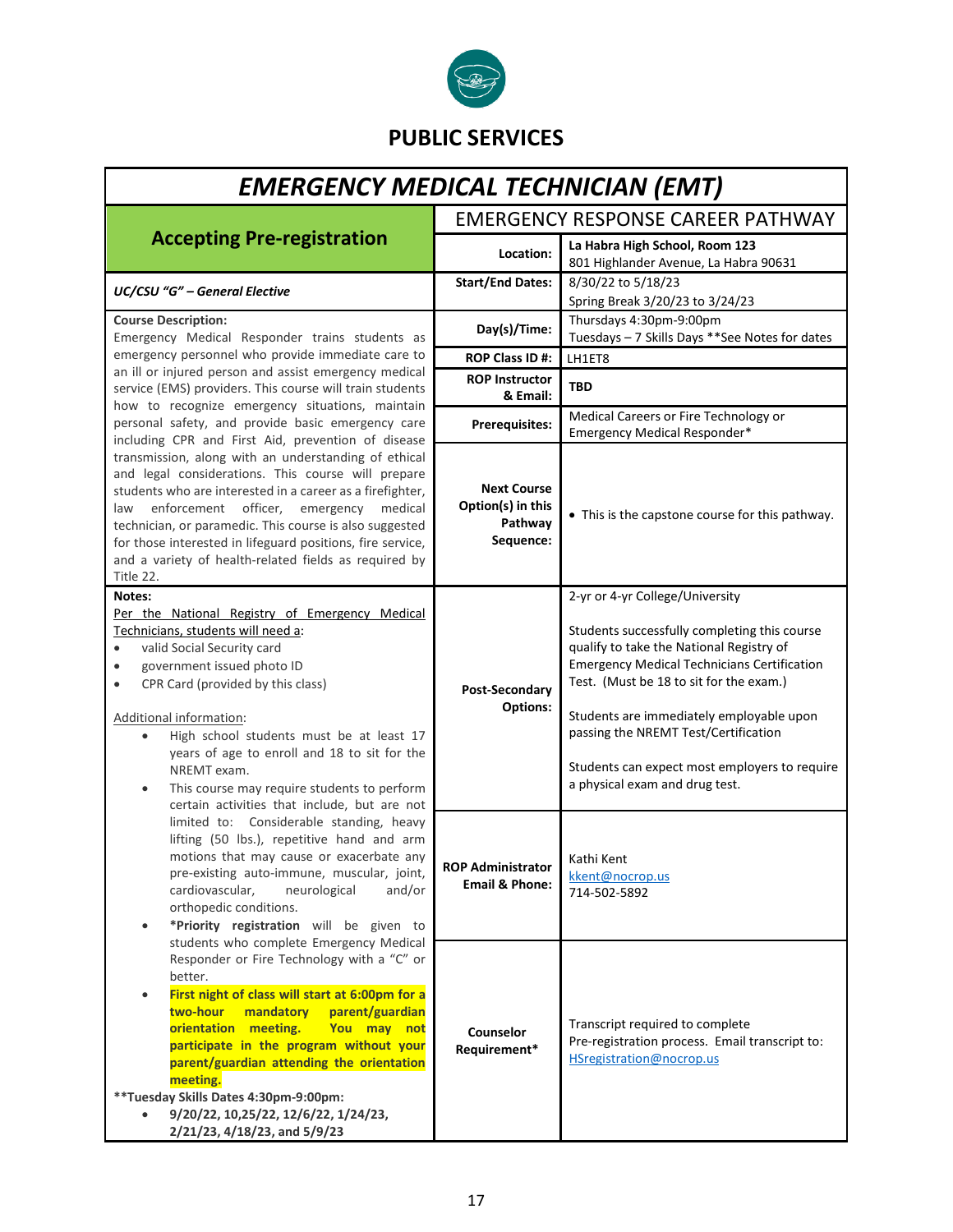

# *INTRODUCTION to AUTOMOTIVE TECHNOLOGY*

|                                                                                                                                                                                                                                                                                                                                               | SYSTEMS DIAGNOSTICS, SERVICE AND                                |                                                                                                                                               |
|-----------------------------------------------------------------------------------------------------------------------------------------------------------------------------------------------------------------------------------------------------------------------------------------------------------------------------------------------|-----------------------------------------------------------------|-----------------------------------------------------------------------------------------------------------------------------------------------|
| <b>Accepting Pre-registration</b>                                                                                                                                                                                                                                                                                                             | REPAIRS CAREER PATHWAY                                          |                                                                                                                                               |
|                                                                                                                                                                                                                                                                                                                                               | Location:                                                       | Loara High School, Room 24<br>1765 West Cerritos Avenue, Anaheim 92804                                                                        |
| <b>UC/CSU "G" - General Elective</b>                                                                                                                                                                                                                                                                                                          | <b>Start/End Dates:</b>                                         | 8/30/22 to 5/16/23<br>Spring Break 3/27/23 to 3/31/23                                                                                         |
| <b>Course Description:</b>                                                                                                                                                                                                                                                                                                                    | Day(s)/Time:                                                    | Tu / Th 4:30-7:00pm                                                                                                                           |
| Introduction to Automotive Technology trains                                                                                                                                                                                                                                                                                                  | <b>ROP Class ID#:</b>                                           | LO1AX8                                                                                                                                        |
| students to diagnose, adjust, repair, or overhaul<br>automotive vehicles. This course follows the National<br><b>Automotive Technicians Education Foundation</b>                                                                                                                                                                              | <b>ROP Instructor</b><br>& Email:                               | <b>TBD</b>                                                                                                                                    |
| (NATEF) Maintenance and Light Repair (MLR)                                                                                                                                                                                                                                                                                                    | <b>Prerequisites:</b>                                           | None                                                                                                                                          |
| standards. Instructional areas in this course include<br>shop and personal safety, tools and equipment,<br>automobile brakes and engine repair. Students may<br>take a certification test to receive a student<br>Automotive Service Excellence (ASE) certificate in the<br>areas of Brakes (Task Area 5) and Engine Repair (Task<br>Area 1). | <b>Next Course</b><br>Option(s) in this<br>Pathway<br>Sequence: | • Automotive Technology<br>• Advanced Automotive Technology                                                                                   |
| Notes:<br>AUHSD students given priority registration                                                                                                                                                                                                                                                                                          | Post-Secondary<br>Options:                                      | 2-yr or 4-yr College/University<br>Please see https://www.nocrop.org/all-high-<br>school-courses.html for current Articulation<br>Agreements. |
|                                                                                                                                                                                                                                                                                                                                               | <b>ROP Administrator</b><br><b>Email &amp; Phone:</b>           | Ligia Hallstrom<br>lhallstrom@nocrop.us<br>714-713-0649                                                                                       |

| <b>AUTOMOTIVE TECHNOLOGY</b>                                                                                                                                                                                                                                                                                                                                                                                                                                                                                                                                                                                                                   |                                                                   |                                                                        |
|------------------------------------------------------------------------------------------------------------------------------------------------------------------------------------------------------------------------------------------------------------------------------------------------------------------------------------------------------------------------------------------------------------------------------------------------------------------------------------------------------------------------------------------------------------------------------------------------------------------------------------------------|-------------------------------------------------------------------|------------------------------------------------------------------------|
| <b>Accepting Pre-registration</b>                                                                                                                                                                                                                                                                                                                                                                                                                                                                                                                                                                                                              | SYSTEMS DIAGNOSTICS, SERVICE AND<br><b>REPAIRS CAREER PATHWAY</b> |                                                                        |
|                                                                                                                                                                                                                                                                                                                                                                                                                                                                                                                                                                                                                                                | Location:                                                         | Loara High School, Room 24<br>1765 West Cerritos Avenue, Anaheim 92804 |
| UC/CSU "G" – General Elective (pending)                                                                                                                                                                                                                                                                                                                                                                                                                                                                                                                                                                                                        | <b>Start/End Dates:</b>                                           | 8/30/22 to 5/16/23<br>Spring Break 3/27/23 to 3/31/23                  |
| <b>Course Description:</b>                                                                                                                                                                                                                                                                                                                                                                                                                                                                                                                                                                                                                     | Day(s)/Time:                                                      | Tu / Th 4:30-7:00pm                                                    |
| In this class you'll learn to use diagnostic equipment to                                                                                                                                                                                                                                                                                                                                                                                                                                                                                                                                                                                      | ROP Class ID #:                                                   | LO1AY8                                                                 |
| find operational faults, document the faults, and<br>repair them. Students train to perform service on a<br>variety of steering systems, align wheels, and diagnose<br>problems based on tire wear patterns. You will learn<br>to repair tires, diagnose and repair all types of brake<br>systems, and refinish brake drums. Gain skills to<br>diagnose and repair electrical system malfunctions,<br>perform battery service, repair or replace ignition<br>systems, and fix all automobile lights. This class covers<br>repair of mechanical engine functions, computerized<br>functions, fuel systems, driveline systems, and much<br>more. | <b>ROP Instructor</b><br>& Email:                                 | <b>TBD</b>                                                             |
|                                                                                                                                                                                                                                                                                                                                                                                                                                                                                                                                                                                                                                                | Prerequisites:                                                    | Introduction to Automotive Technology                                  |
|                                                                                                                                                                                                                                                                                                                                                                                                                                                                                                                                                                                                                                                | <b>Next Course</b><br>Option(s) in this<br>Pathway<br>Sequence:   | • Advanced Automotive Technology                                       |
| Notes:                                                                                                                                                                                                                                                                                                                                                                                                                                                                                                                                                                                                                                         | Post-Secondary<br>Options:                                        | 2-yr or 4-yr College/University                                        |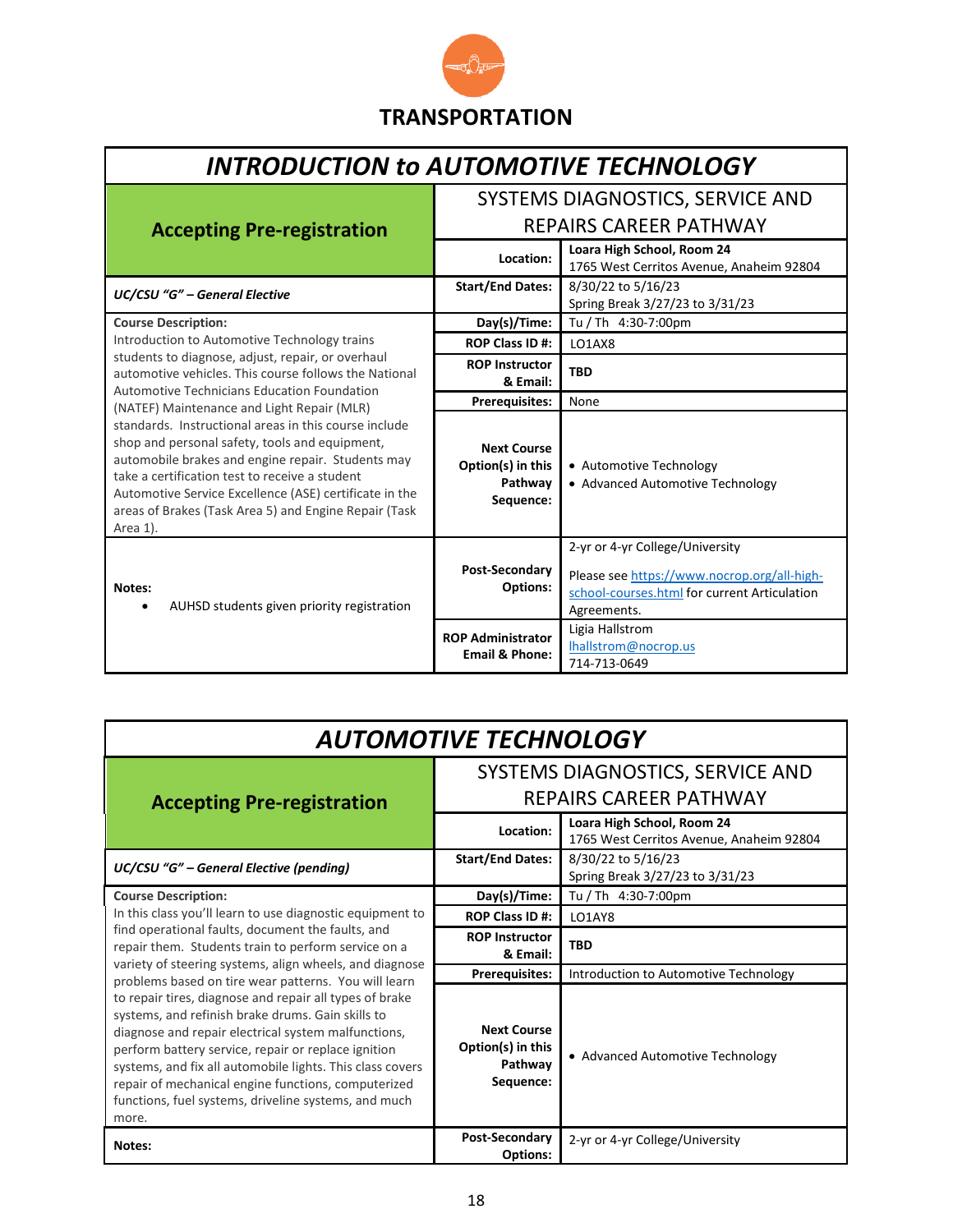| AUHSD students given priority registration. |
|---------------------------------------------|
|---------------------------------------------|

| AUHSD students given priority registration. |                                                       | Please see https://www.nocrop.org/all-high-<br>school-courses.html for current Articulation<br>Agreements. |
|---------------------------------------------|-------------------------------------------------------|------------------------------------------------------------------------------------------------------------|
|                                             | <b>ROP Administrator</b><br><b>Email &amp; Phone:</b> | Ligia Hallstrom<br>Ihallstrom@nocrop.us<br>714-713-0649                                                    |

| <b>ADVANCED AUTOMOTIVE TECHNOLOGY</b>                                                                                                                                                                                                                                                                                                                                                                                                                                                                                                                                                                                                                                                                              |                                                                   |                                                                                                                                               |
|--------------------------------------------------------------------------------------------------------------------------------------------------------------------------------------------------------------------------------------------------------------------------------------------------------------------------------------------------------------------------------------------------------------------------------------------------------------------------------------------------------------------------------------------------------------------------------------------------------------------------------------------------------------------------------------------------------------------|-------------------------------------------------------------------|-----------------------------------------------------------------------------------------------------------------------------------------------|
| <b>Accepting Pre-registration</b>                                                                                                                                                                                                                                                                                                                                                                                                                                                                                                                                                                                                                                                                                  | SYSTEMS DIAGNOSTICS, SERVICE AND<br><b>REPAIRS CAREER PATHWAY</b> |                                                                                                                                               |
|                                                                                                                                                                                                                                                                                                                                                                                                                                                                                                                                                                                                                                                                                                                    | Location:                                                         | Loara High School, Room 24<br>1765 West Cerritos Avenue, Anaheim 92804                                                                        |
| UC/CSU "G" - General Elective (pending)                                                                                                                                                                                                                                                                                                                                                                                                                                                                                                                                                                                                                                                                            | <b>Start/End Dates:</b>                                           | 8/30/22 to 5/16/23<br>Spring Break 3/27/23 to 3/31/23                                                                                         |
| <b>Course Description:</b>                                                                                                                                                                                                                                                                                                                                                                                                                                                                                                                                                                                                                                                                                         | Day(s)/Time:                                                      | Tu / Th 4:30-7:00pm                                                                                                                           |
| Advanced Automotive Technology trains students to                                                                                                                                                                                                                                                                                                                                                                                                                                                                                                                                                                                                                                                                  | ROP Class ID#:                                                    | LO1AZ8                                                                                                                                        |
| diagnose, adjust, repair, or overhaul automotive<br>vehicles. This course follows the National Automotive<br><b>Technicians Education Foundation (NATEF)</b><br>Maintenance and Light Repair (MLR) tasks.<br>Instructional areas in this course include shop and<br>personal safety, tools and equipment, automobile<br>heating and air conditioning, manual drive train and<br>axles, and automatic transmission/transaxle. Students<br>may take a certification test to receive a student<br>Automotive Service Excellence (ASE) certificate in the<br>areas of Heating and Air Conditioning (Task Area 7),<br>Manual Drive Train and Axles (Task Area 3) and<br>Automatic Transmission/Transaxle (Task Area 2). | <b>ROP Instructor</b><br>& Email:                                 | <b>TBD</b>                                                                                                                                    |
|                                                                                                                                                                                                                                                                                                                                                                                                                                                                                                                                                                                                                                                                                                                    | <b>Prerequisites:</b>                                             | Automotive Technology                                                                                                                         |
|                                                                                                                                                                                                                                                                                                                                                                                                                                                                                                                                                                                                                                                                                                                    | <b>Next Course</b><br>Option(s) in this<br>Pathway<br>Sequence:   | • This is the capstone course for this pathway.                                                                                               |
| Notes:<br>AUHSD students given priority registration.                                                                                                                                                                                                                                                                                                                                                                                                                                                                                                                                                                                                                                                              | Post-Secondary<br><b>Options:</b>                                 | 2-yr or 4-yr College/University<br>Please see https://www.nocrop.org/all-high-<br>school-courses.html for current Articulation<br>Agreements. |
|                                                                                                                                                                                                                                                                                                                                                                                                                                                                                                                                                                                                                                                                                                                    | <b>ROP Administrator</b><br><b>Email &amp; Phone:</b>             | Ligia Hallstrom<br>lhallstrom@nocrop.us<br>714-713-0649                                                                                       |